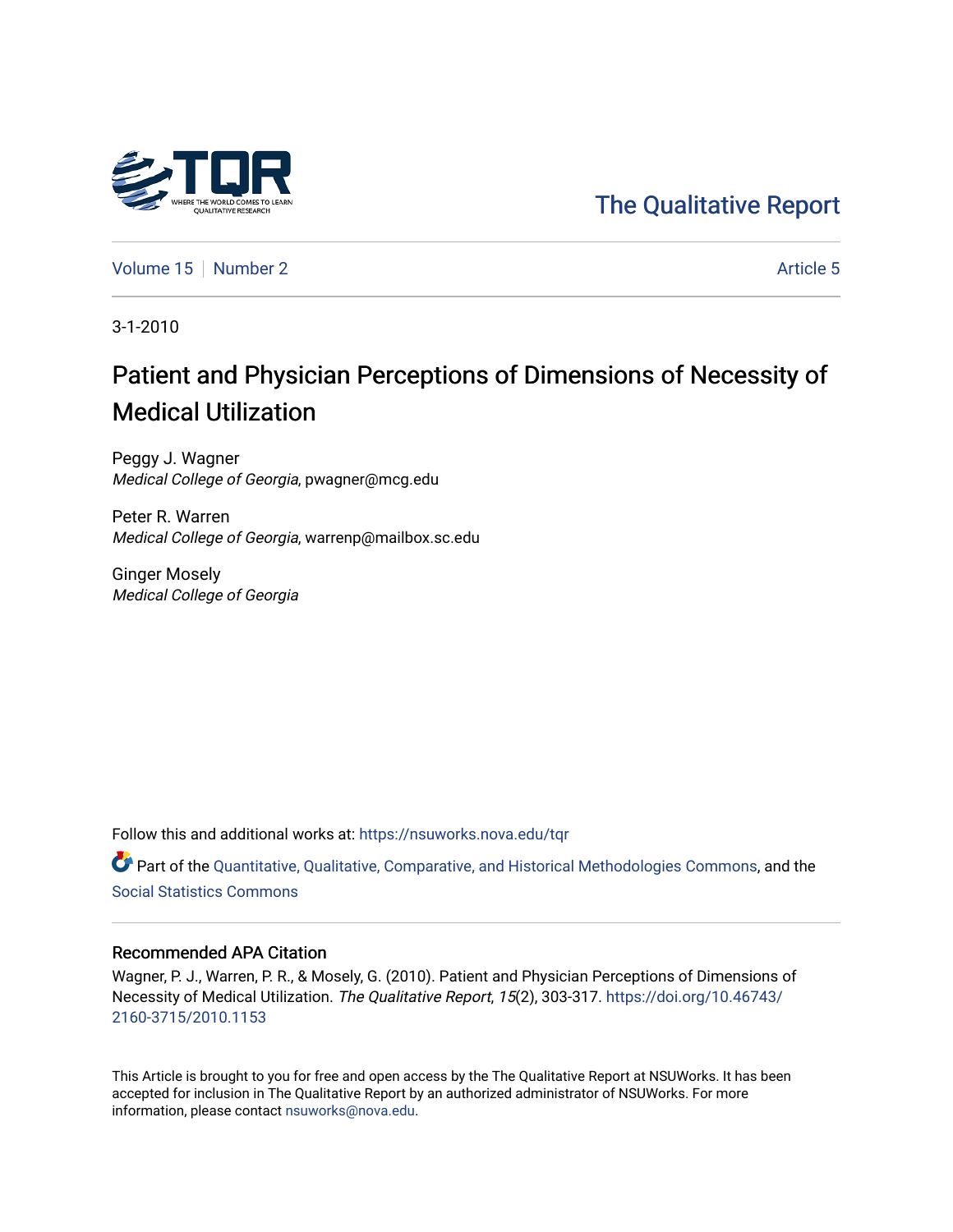# **Qualitative Research Graduate Certificate** Indulge in Culture Exclusively Online . 18 Credits **LEARN MORE**

## Patient and Physician Perceptions of Dimensions of Necessity of Medical Utilization

#### Abstract

The goal of this research was to understand better the perspectives held by physicians and patients regarding what factors determine the appropriateness of medical visits. We also wished to create a convenient measure of those perspectives. In our first study, we conducted focus groups separately composed of 22 physicians and 16 patients to determine their respective views. In our second study, a 40-item measure derived from Study 1 themes was administered to a sample of 202 patients. Study 1 identified 20 themes, collapsing into 6 dimensions. Physicians held views that some patients were manipulative when seeking medical care. Study 2 revealed factors of "Symptom Experience" and "Doctor Expertise." The two studies revealed that the perception of medical utilization varies between patients and physicians, but both groups share many similar beliefs.

#### Keywords

Medical Utilization, Appropriate Medical Visits, Focus Groups, and Mixed-Methods

#### Creative Commons License

**@** 000

This work is licensed under a [Creative Commons Attribution-Noncommercial-Share Alike 4.0 License](https://creativecommons.org/licenses/by-nc-sa/4.0/).

#### Acknowledgements

The authors declare no conflicts of interest with this article. The authors would like to thank Nicole Bernard, BA, Michael Grant, Ph.D., and Stacie Speers, MS for their contributions to this project.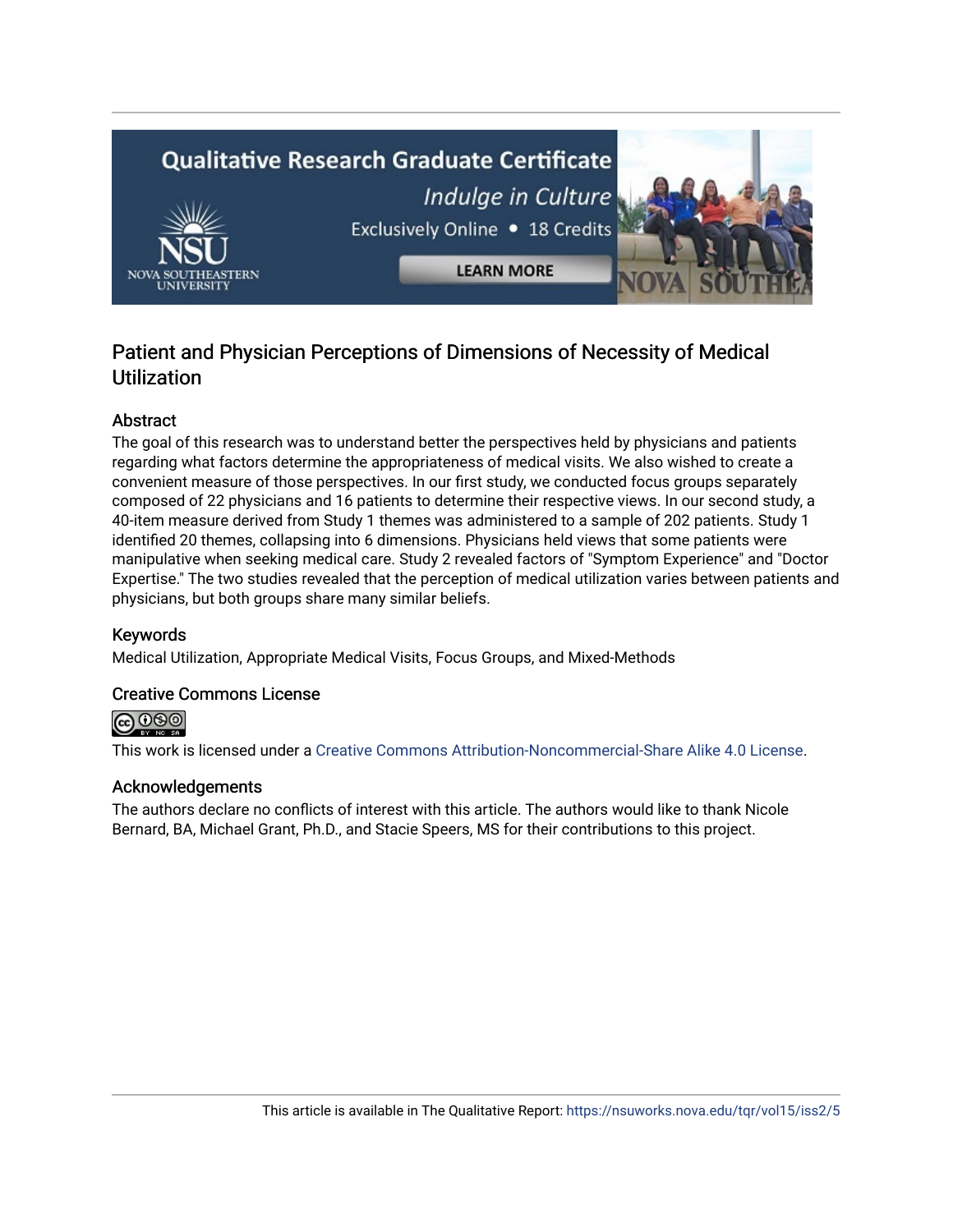## **Patient and Physician Perceptions of Dimensions of Necessity of Medical Utilization**

Peggy J. Wagner, Peter R. Warren, and Ginger Moseley Medical College of Georgia, Georgia, USA

*The goal of this research was to understand better the perspectives held by physicians and patients regarding what factors determine the appropriateness of medical visits. We also wished to create a convenient measure of those perspectives. In our first study, we conducted focus groups separately composed of 22 physicians and 16 patients to determine their respective views. In our second study, a 40-item measure derived from Study 1 themes was administered to a sample of 202 patients. Study 1 identified 20 themes, collapsing into 6 dimensions. Physicians held views that some patients were manipulative when seeking medical care. Study 2 revealed factors of "Symptom Experience" and "Doctor Expertise." The two studies revealed that the perception of medical utilization varies between patients and physicians, but both groups share many similar beliefs. Key Words: Medical Utilization, Appropriate Medical Visits, Focus Groups, and Mixed-Methods* 

#### **Introduction**

Given the increased strain on health care resources and the progressively pervasive public dependence on managed care over the last decade (Conrad, Bonney, Sachs, & Smith, 1996; Proenca, Rosko, & Zinn, 2000), the ability to distinguish appropriate uses of medical services from inappropriate uses or even misuse is becoming an important investigation area for health care providers. Historically, the health care provider's point of view represented the gold standard of *correct* or appropriate utilization of medical services. However, because medical visits involve both patient and provider, it becomes increasingly important to recognize that standards of medically appropriate visits may differ based on which side of the transaction one is located.

Physicians may view the repeat medical service consumer as manipulative, annoying, or "problem" misusers. Ironically, these *worried well* frequent consumers may really be motivated to make frequent visits as preventive measures because they assume a greater sense of personal responsibility for their health than do other patients (Wagner & Hendrich, 1993). Frequent users will seek care for minor symptoms in a much shorter time frame than would other patients (Wagner, Phillips, Radford, & Hornsby, 1995). People generally consider use of health care services as responsible health behavior, especially for preventive medicine, so such users may consider frequent medical services use to be appropriate, regardless of the cost-benefit ratio. Thus, physicians may view patients acting in a self-efficacious manner regarding their health with cynicism and annoyance.

 Reports from older studies have shown that physicians relate "trivial or inappropriate" visits with lowered satisfaction in their practice (Mechanic, 1972), and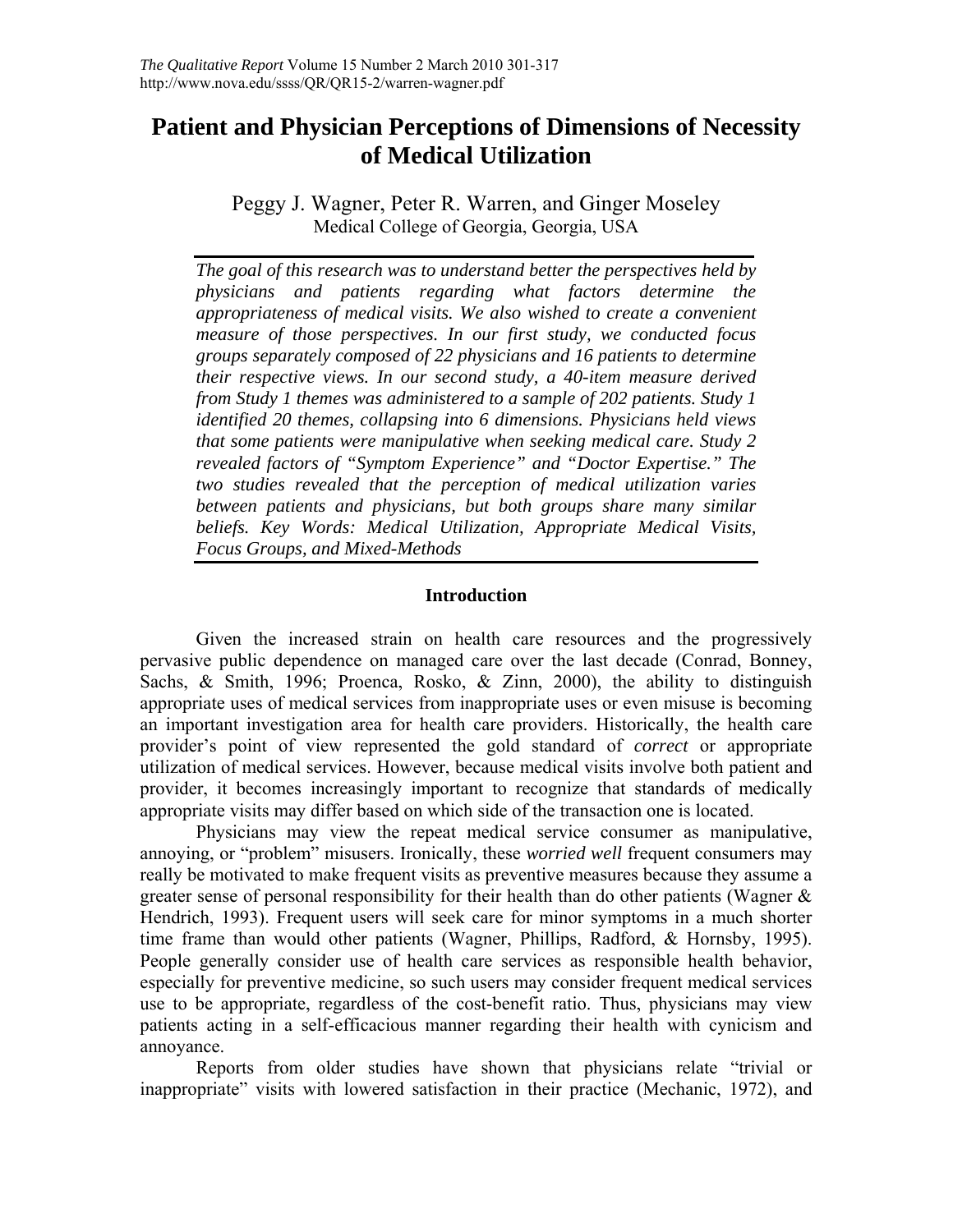that physicians in primary care disciplines (i.e., family practice, pediatrics, internal medicine) report higher incidents of "patient visits seen as unnecessary" (Barr, 1983). Additionally, chronic patients can be seen with a mechanical detachment, showing them less attention than others (Mietolla, Mäntyselkä, & Vaskilampi, 2005). These judgments are based largely on a pragmatic medical viewpoint, where diseases almost always have discernable biological causes and some possibility of treatment or palliative care. Quality health care providers look for movement towards improved clinical outcomes while minimizing costs, which is especially evident when a patient relies on for-profit managed care, where a factor of decision-making is shareholder profit increase (Born & Geckler, 1998). Thus, health care providers judge health care services to be appropriate based on the cost of treatment versus the potential outcomes, and view inordinate spending for repeated care of a single individual to be generally inappropriate. This perspective is particularly important in emergency cases, in which the services provided tend to be time critical, and staff effort is a finite commodity. One study of emergency room (ER) visits found that nurses and physicians felt that more than 20% of the visits would be more appropriate for a walk-in clinic or primary care physicians, and only 28.8% of patients attempted to contact their primary care physician before going to the ER (Harris, Bombin, Chi, deBortoli, & Long, 2004).

However, patients may see their problems as personally significant, thus defining a treatment or visit as appropriate based on their own subjective experiences rather than considering the overall cost-benefit ratio of repeated services. In fact, a review by Bernstein (2006) found that ER patients tended to be sicker than usual and required more health care in general. Therefore, the patient view of appropriateness may be defined in terms of factors such as symptom type and severity, duration and number of symptoms, and overall health.

 Unfortunately, these symptom-level factors that may determine the appropriateness of medical utilization for a patient are major predictors of difficult doctor-patient relationships (Hahn, 2001). Mechanic (1974) suggests that frustration arises because the patient's illness and the physician's organic diagnostic and treatment tools often do not match a patient's presenting problems. Physicians cannot directly change life stressors or easily affect somatizing behavior, factors that underlie many office visits (Fink, 1992), and in the case of somatizing behavior, underlie increased ER visits and healthcare costs (Barksy, Orav, & Bates, 2006). Mechanic (1974) also reports that physicians "were most likely to attribute triviality" to patients' complaints when they had insufficient time to investigate them. Given the pressure to see as many patients as ethically possible during the day, it is unsurprising that physicians might sometimes project frustration with their inability to resolve the patients' illnesses onto the patients themselves. Unfortunately, this behavior could result in the physician errantly viewing the patient with disdain, contempt, or as an unnecessary user. Then, the problem may not always lie entirely with apparent patient misuse, but rather with the physician's lack of time and frustration arising from a desire to help but an inability to change both patients' life stress and chronic behavior patterns.

 Ironically, patients requiring frequent use of medical services tend to come from lower-income and potentially more vulnerable populations, magnifying the negative effects of physician cynicism towards treatment (Rohrer & Culica, 1999). We were interested in exploring the differences between patient and physician categorization of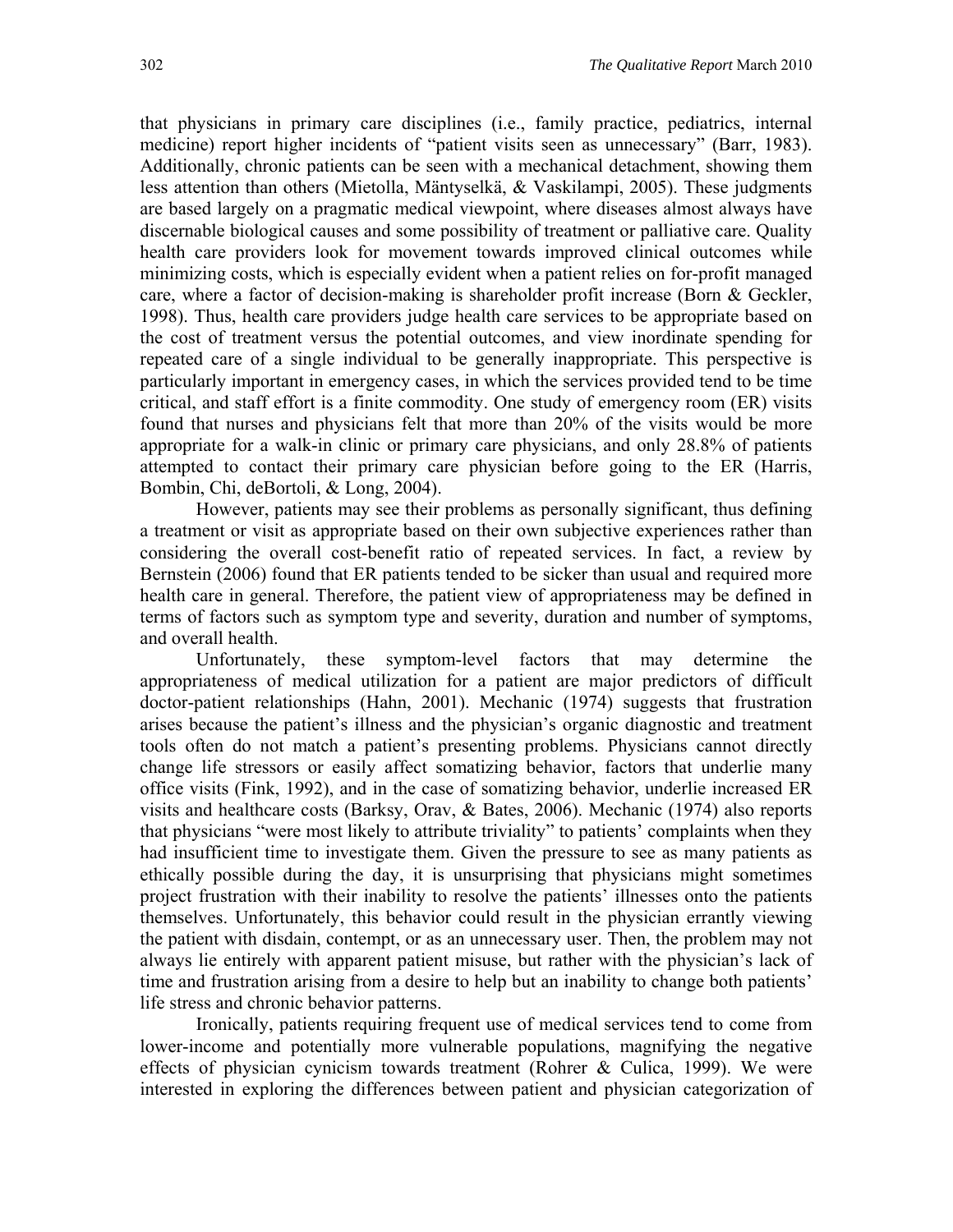"appropriate use" and developing an effective way to measure attitudes on either side of the doctor-patient transaction. While our immediate goal was to understand the dimensions of medical appropriateness, the far-reaching purpose of this examination was to understand the differences in perspective to improve the quality of care provided to patients. So, we conducted the study in two separate phases. In the first phase, we conducted a series of focus groups separately composed of physicians and patients to determine respective views on what constitutes an appropriate and/or necessary medical visit. Then, a qualitative analysis of the content of the sessions was used to develop a 40 item questionnaire for use in the second phase of the study. In the second phase, the questionnaire was administered and factor analyzed to determine what aspects of appropriateness stood out and represented the most variance for the subject. This finding allowed us to produce an abbreviated, representative measure of attitudes regarding appropriate medical utilization with relatively good psychometric properties. Both phases were approved by the Institutional Review Board of the Medical College of Georgia and all participants completed an informed consent before completing the questionnaire. The investigators are trained as psychologists, two at the master's level and one at the doctoral level. Dr. Wagner is the course director of a broad-based module teaching medical students communication skills and she serves as a research director in the Department of Family Medicine. She has an ongoing interest and research activity in understanding how persons make medical decisions both to seek care and adhere to recommendations. Ms. Moseley and Mr. Warren work as communication training facilitators and are on the Family Medicine research team.

#### **Phase 1**

#### *Qualitative approach*

We felt that a semi-structured focus group method was an appropriate means of getting at the underlying attitudes held regarding the appropriate use of medical services. Given that the topic was not well understood in the first place, it would have been inappropriate to attempt to use a purely quantitative approach. While producing a quantitative measure was an eventual goal of ours, at the beginning we would not have been certain what we were really measuring, or that we had not missed some important aspect of the subject. We felt that a focus group method would allow us to uncover participants' beliefs in a more naturalistic way, providing us far more depth than a strictly quantitative examination might have at this point in our research. Therefore, we reviewed the existing literature and drew upon our previous work to generate a set of trigger questions the might provoke discussion of what defines an "appropriate" medical visit (Crabtree, Miller, Aita, Flocke, & Stange, 1998; Malterud, 2001).

#### *Participants and recruitment*

For the physician focus groups, faculty investigators involved with our project met with various physicians from the Department of Family Medicine at an academic medical center in the Southeastern United States, personally and in groups at regular meetings, and explained the nature of the focus groups and the purpose of our research.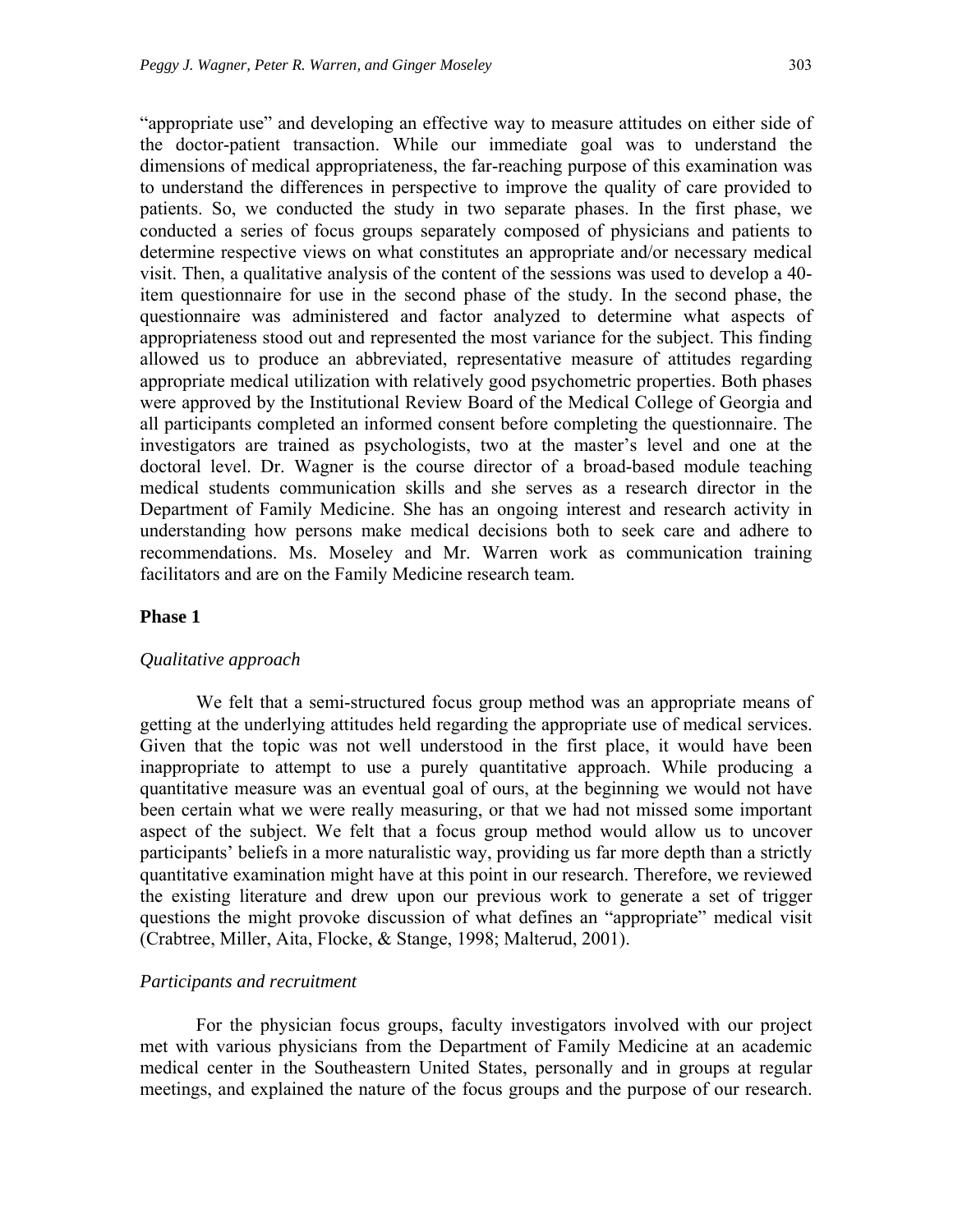Physicians were recruited through email and word of mouth. Focus groups were scheduled to accommodate as many interested physicians as possible. In the end, three physician focus groups were conducted, each attended by five to nine participants. This is in keeping with Krueger (1994) and Morgan's (1997) recommendations for three to six focus groups. The 22 physicians recruited for the physician focus groups consisted of 5 full-time faculty and 17 residents (12 male, 10 female; 19 Caucasian, three African American, age range 26-55 years). Each physician group was mixed-gender, with one African-American participant per group, both of whom were female. For the patient focus groups, patient participants were recruited through physician referrals and discussions with study investigators as they presented for non-emergency concerns at the Family Medicine Clinic.

Patient focus groups were set up in a similar fashion to the physicians and participants were recruited through word of mouth and and fliers. The 16 patient participants consisted of two males and 14 females, 13 of whom were Caucasian and two of whom were African American and one of whom was Hispanic (age range 28-73 years). Five patient focus groups were conducted, and each was composed of two to five patients. Although two of our patient groups were very small (two participants each), we chose to include those discussions into our analyses. There were two reasons why we retained the content of these two-person focus groups, even though it runs contrary to typical recommendations that groups contain between six and 12 participants (Bernard, 1995; Krueger, 2000; Morgan, 1997). In some cases, rescheduling focus groups would have been prohibitively inconvenient for the patients who attended these two small groups. More importantly, while having only two participants limited the amount of potential discourse in the groups, we felt that it would have been remiss to omit their input considering our goal of gathering as much data as possible. Krueger (1994) and Morgan both acknowledge that groups of sizes as low as three participants can still provide useful information, especially when the group members have specialized experience. Our participants for the patient groups were all patients at our Family Medicine clinic, and the topic of justification of medical services was one that weighed heavily in their own wellbeing. Thus, we considered their experiences to be valuable enough to the body of information we were collecting that we included them in our group data.

Three of the patient groups were composed entirely of females, and the other two only had one male participant each, both of whom were African American.

Our recruitment process allowed for personal contact with both participant populations, and gave us the opportunity to involve representative samples of both populations. For both patient and physician groups, there was no effort to stratify group composition according to race, gender, or age, and instead groups were composed according to which participants could meet at a given time. All focus groups were conducted in conference rooms within the Department of Family Medicine and lasted between one and two hours.

#### *Data collection*

At the beginning of each session a group leader, who was a member of the investigative team with previous experience in qualitative research, explained the purpose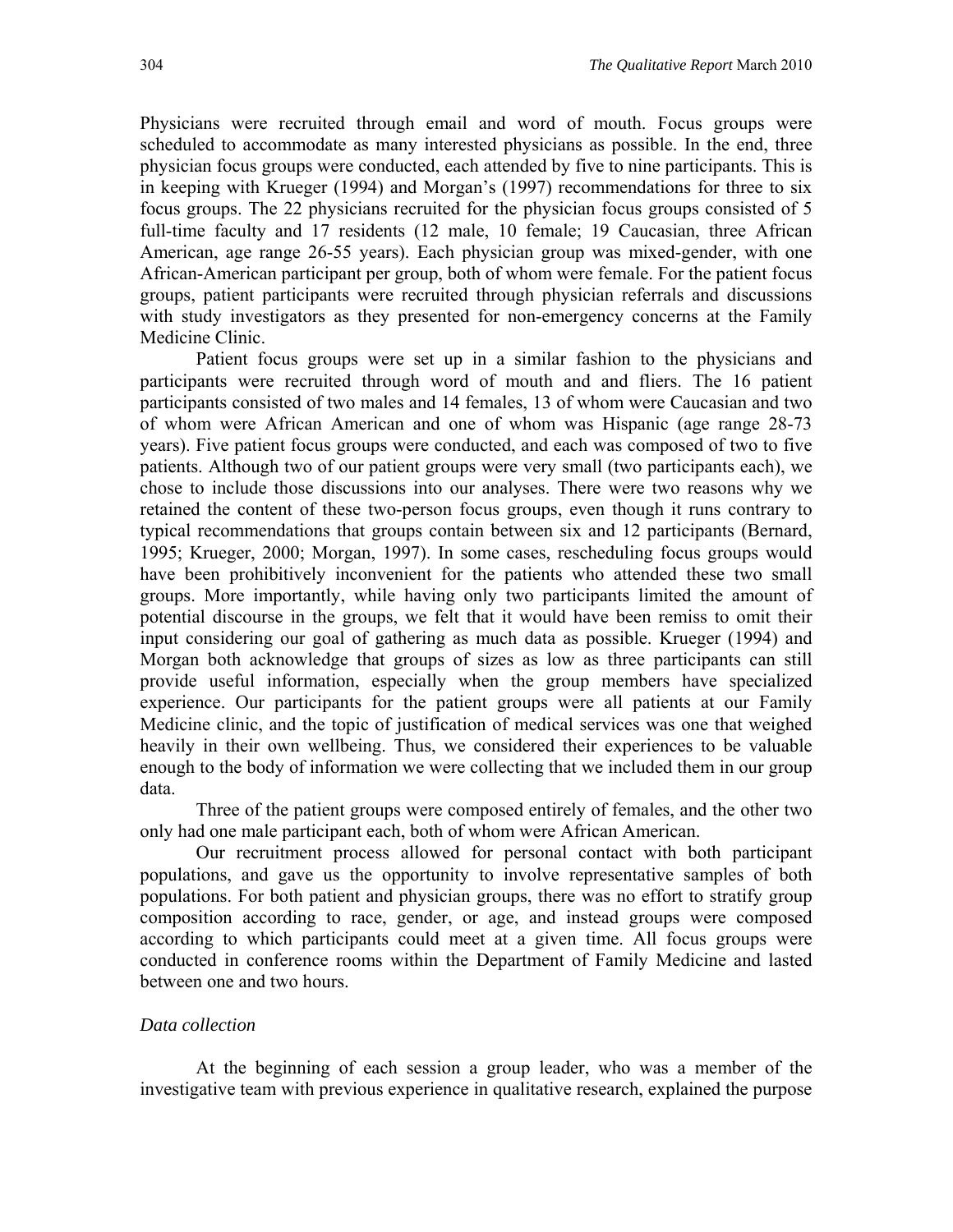of the study and the format of the group session. We employed three different group leaders, all of whom were drawn from the investigative team, had experience in both medical and academic settings, and were familiar with the issues faced by both physicians and patients. Before starting the session, all participants completed informed consent documents, and were assured that participation was voluntary and that they would not be individually identified. Audio recorders were used to document the focus group discussions for later transcription by the research team. Sessions were conducted as semi-structured interviews with a small number of participants, who were encouraged to share ideas and discuss their perceptions openly (Basch, 1987). See Table 1 for a list of trigger questions. A group leader both facilitated discussions and promoted dialogue through a series of standard questions. This approach was used to keep the groups focused on the topic while allowing the participants to share their thoughts. The data used for later analysis consisted of the transcripts of the recorded focus group discussions.

#### Table 1

| <b>Physician Trigger Questions</b>                   | <b>Patient Trigger Questions</b>                                  |
|------------------------------------------------------|-------------------------------------------------------------------|
|                                                      |                                                                   |
| Tell us your name and number of years in practice.   | Tell me your first name, age and occupation.                      |
|                                                      |                                                                   |
| We hear so much today about controlling medical      | We hear a lot today about controlling the costs of                |
| costs—one part of which is the reduction of          | medical care. That makes it important for everyone                |
| inappropriate utilization of medical services. The   | to agree about when it is appropriate to visit the                |
| purpose of this discussion is to begin to            | doctor. That's what we want to talk about today—                  |
| characterize "appropriate" outpatient utilization.   | your opinions about when it is appropriate to visit               |
| The results of the discussion may be used to         | the doctor.                                                       |
| develop a necessity of the visit scale. We will also |                                                                   |
| be discussing similar questions with small groups    | Have you ever gone to see the doctor and then<br>1.               |
| of patients. Today we simply want to discuss what    | wondered whether or not you should have?                          |
| you might consider to be an inappropriate visit.     | Can you describe the visit?                                       |
|                                                      | Did you ever have a problem and hesitate about<br>2.              |
| When you hear the words "inappropriate visit"<br>1.  | going to the doctor because you thought maybe                     |
| what comes to your mind?                             | it wasn't necessary? How did you make your                        |
| Can you think of any visits which you felt<br>2.     | decision?                                                         |
| were not appropriate?<br>Describe.<br>What           | Have there ever been visits with a doctor where<br>3 <sub>1</sub> |
| characterized those visits?                          | you left feeling that he/she had thought the visit                |
| What percent of patient visits do you consider<br>3. | was not appropriate (trivial, unnecessary, a                      |
| to be appropriate? Medically necessary?              | waste of his/her time?) Describe.                                 |
| In your opinion, is an appropriate visit the<br>4.   | What percent of your visits to a doctor do you<br>4.              |
| same as a necessary visit?                           | think are appropriate? Medically necessary?                       |
| What variables influence "appropriateness"?<br>5.    | In your opinion, what characterizes an<br>5.                      |
|                                                      | appropriate visit?<br>Is that the same as a                       |
| Discomfort, pain?<br>a)                              | medically necessary visit?                                        |
| Unexplainable symptoms, rare symptoms<br>b)          | What determines how patients decide to visit<br>6.                |
| Bleeding<br>$\mathbf{c})$                            | the doctor?                                                       |
| Duration of symptoms<br>d)                           |                                                                   |
| Severity of symptoms<br>e)<br>Patient personality    | Discomfort, pain?<br>a)                                           |
| f)<br>Diagnosis                                      | Unexplainable symptoms?<br>b)<br>How long you had the symptoms?   |
| g)                                                   | c)<br>d)                                                          |
| Diagnostic tests<br>h)                               | How severe the symptoms are?                                      |

*Focus Group Trigger Questions for Study 1*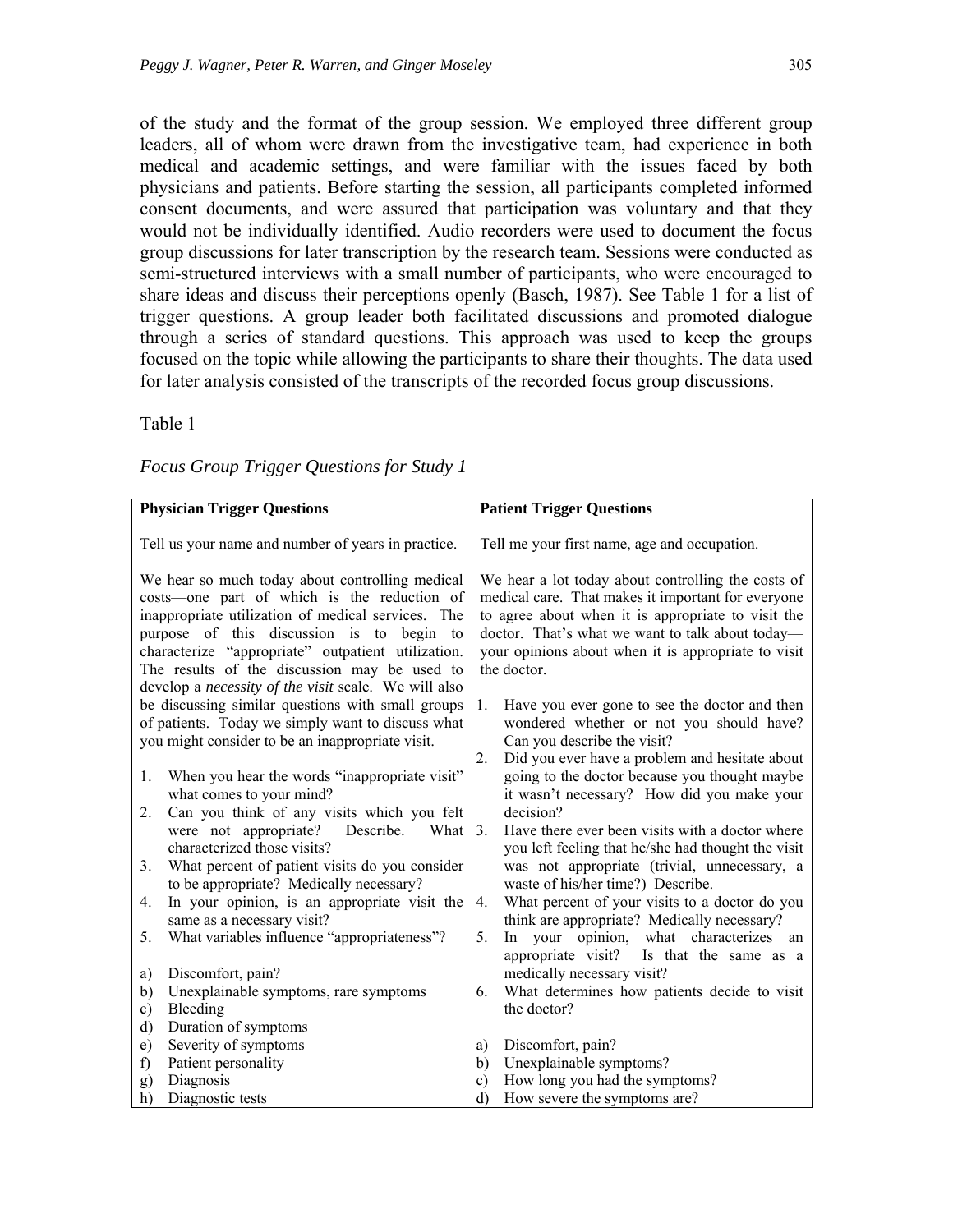| Anything else?<br>i)                                                                                                                                                                                                                                                                                                                                                                                                            |                                                      |                                                    | Anything else?<br>e)                                                                                                                                                                                                                                                                                                                                                                                                                         |                            |                                                               |  |
|---------------------------------------------------------------------------------------------------------------------------------------------------------------------------------------------------------------------------------------------------------------------------------------------------------------------------------------------------------------------------------------------------------------------------------|------------------------------------------------------|----------------------------------------------------|----------------------------------------------------------------------------------------------------------------------------------------------------------------------------------------------------------------------------------------------------------------------------------------------------------------------------------------------------------------------------------------------------------------------------------------------|----------------------------|---------------------------------------------------------------|--|
| 6. To what extent do you think patients can assess<br>their need for a medical visit?<br>7. Would you think a visit was inappropriate if you<br>did not find a diagnosis? Give a prescription?<br>Repeat with the word unnecessary?<br>Do you think patients perceive a visit as<br>8.<br>unnecessary if they do not receive a diagnosis?<br>Prescription?<br>One model that has been proposed is to distinguish<br>as follows: |                                                      |                                                    | 7.<br>Do you think patients can accurately assess<br>their need for a medical visit?<br>8.<br>Would you think a visit had been unnecessary<br>if you did not receive a "diagnosis"?<br>A<br>prescription?<br>Do you think the doctor perceives a visit as<br>9.<br>unnecessary if he does not find a diagnosis?<br>Give a prescription?<br>One model that has been proposed is to distinguish<br>appropriate and necessary medical visits as |                            |                                                               |  |
| Inappropriate                                                                                                                                                                                                                                                                                                                                                                                                                   | Appropriate, Not                                     | Appropriate,                                       | follows:                                                                                                                                                                                                                                                                                                                                                                                                                                     |                            |                                                               |  |
|                                                                                                                                                                                                                                                                                                                                                                                                                                 | Necessary/Critical                                   | Necessary/Critical                                 | Inappropriate                                                                                                                                                                                                                                                                                                                                                                                                                                | Appropriate, Not           | Appropriate,                                                  |  |
| Don't visit                                                                                                                                                                                                                                                                                                                                                                                                                     | Might Visit                                          | Must/Should Visit                                  |                                                                                                                                                                                                                                                                                                                                                                                                                                              | Necessary/Critical         | Necessary/Critical                                            |  |
|                                                                                                                                                                                                                                                                                                                                                                                                                                 |                                                      |                                                    | Don't visit                                                                                                                                                                                                                                                                                                                                                                                                                                  | Might Visit                | Must/Should Visit                                             |  |
|                                                                                                                                                                                                                                                                                                                                                                                                                                 | If we were to take the symptom of headaches that a   |                                                    |                                                                                                                                                                                                                                                                                                                                                                                                                                              |                            |                                                               |  |
|                                                                                                                                                                                                                                                                                                                                                                                                                                 |                                                      | patient might experience, can we put guidelines in |                                                                                                                                                                                                                                                                                                                                                                                                                                              |                            | If we were to take the symptoms of headaches that             |  |
|                                                                                                                                                                                                                                                                                                                                                                                                                                 | the Don't Visit, Might Visit and Should Visit boxes? |                                                    | you might experience, could you describe the                                                                                                                                                                                                                                                                                                                                                                                                 |                            |                                                               |  |
|                                                                                                                                                                                                                                                                                                                                                                                                                                 |                                                      |                                                    |                                                                                                                                                                                                                                                                                                                                                                                                                                              |                            | headache experienced in the <i>Don't Visit</i> , <i>Might</i> |  |
| What about "Stomach Trouble"?                                                                                                                                                                                                                                                                                                                                                                                                   |                                                      | Visit and Should Visit boxes?                      |                                                                                                                                                                                                                                                                                                                                                                                                                                              |                            |                                                               |  |
|                                                                                                                                                                                                                                                                                                                                                                                                                                 | What about "Feeling Blue"?                           |                                                    |                                                                                                                                                                                                                                                                                                                                                                                                                                              |                            |                                                               |  |
| What about "Chest Pain"?                                                                                                                                                                                                                                                                                                                                                                                                        |                                                      |                                                    | What about "Stomach Trouble"?                                                                                                                                                                                                                                                                                                                                                                                                                |                            |                                                               |  |
|                                                                                                                                                                                                                                                                                                                                                                                                                                 |                                                      |                                                    |                                                                                                                                                                                                                                                                                                                                                                                                                                              | What about "Feeling Blue"? |                                                               |  |
|                                                                                                                                                                                                                                                                                                                                                                                                                                 |                                                      |                                                    | What about "Chest Pain"?                                                                                                                                                                                                                                                                                                                                                                                                                     |                            |                                                               |  |

#### *Analysis*

Each focus group session was transcribed by a member of the research team, from audio tape to digital text format. We wanted to approach our data openly, allowing for different points of view, acknowledging the interpretative nature of qualitative research. To that end, session transcripts were reviewed by members of the investigative team individually and each member noted recurrent phrases and themes. Then, our team met as a group and compared our findings in order to come to a group consensus on which themes consistently recurred, and which concepts were similar enough to be considered coherent themes. We felt that this allowed for a varied and healthy level of individual interpretation while still ensuring that our findings would be consistent. We evaluated transcripts from patients and physicians separately so that we would later be able to make comparisons between the two participant groups with regard to theme content.

Using a process of immersion and crystallization (Borkan, 1999; Miller & Crabtree, 1999), we reviewed the identified themes and, through an iterative process of content analysis (Strauss & Corbin, 1998), developed a table of themes for patients and physicians, each with quotes that exemplified our identified themes. Analysis was carried out through review by individual group members of each complete focus group manuscript. Once each member had reviewed each transcript, coding the themes according to concept and similarity of associated quote, the members came together to discuss their views of what themes appeared to emerge and were redundant enough to consider coherent themes. When there was disagreement between reviewers regarding association of themes, these differences of opinion were resolved through respectful discussion and eventual consensus. Once coherent themes were established, a table of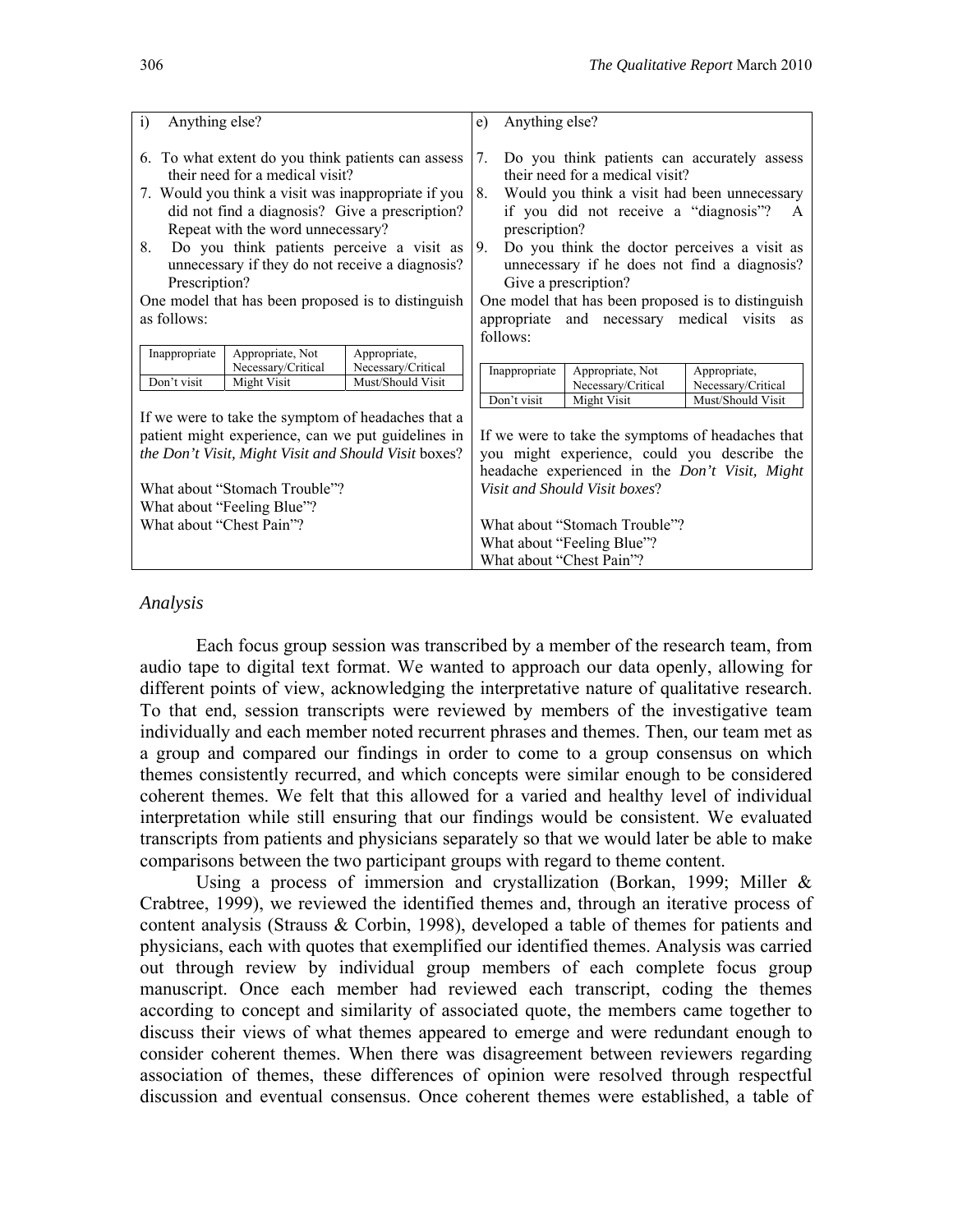themes was constructed to use for organization and categorization. By using this theme table, we were better able to compare themes from both patient and physician viewpoints and identify that we had reached saturation as we analyzed each new transcript.

#### Table 2

#### *Focus Group Themes and Example Statements*

| <b>Focus Group Themes Identified</b><br>and Sub Themes            | by                         | <b>Example statements</b>                                                                                                                                                                          |
|-------------------------------------------------------------------|----------------------------|----------------------------------------------------------------------------------------------------------------------------------------------------------------------------------------------------|
| Characteristics of<br>symptoms                                    | Physicians                 | Patients and "If the pain is that severe, yeah that's appropriate." (Physician)                                                                                                                    |
| <b>Newness</b><br>Pain intensity<br>Duration                      |                            | "Like fever of unknown origin and you are guessing all day long<br>what it is, for weeks, that's appropriate." (Patient)                                                                           |
| Urgency<br>Potential to be self-<br>limiting<br>Unexplainable     |                            | "you get into a big problem between what the doctor thinks and<br>what the patients think. What patients think is acute and severe is<br>laughable." (Physician)                                   |
|                                                                   |                            | "I have a lot of chest pains. Sometimes, I feel like I could've<br>stayed home, but at the time I'm feeling really ill." (Patient)                                                                 |
| Decision-Making<br>Authority                                      | Patients and<br>Physicians | "I think patients know their own bodies." (Patient)                                                                                                                                                |
| Patient as expert<br>Physician as expert                          |                            | "And necessary vs. unnecessary is usually determined after the<br>doctor visits the patient." (Physician)                                                                                          |
|                                                                   |                            | "We know our bodies, since we've been in them our entire lives.<br>We know what's normal and what's not normal." (Patient)                                                                         |
|                                                                   |                            | "Patients cannot usually determine necessity. That's something<br>the doctors determine by examining the patient." (Physician)                                                                     |
| Psychological Factors Patients and<br>Depression<br><b>Stress</b> | Physicians                 | "I think feeling depressed is an appropriate criteria (sp) for an<br>office visit in most circumstances." (Patient)                                                                                |
| Somatization                                                      |                            | "I think most mentally healthy patients call tell when it is<br>appropriate to visit the doctor." (Physician)                                                                                      |
|                                                                   |                            | " Except for a minority, which may have severe psychological<br>disorders, you can manage these patients [somatizers] by giving<br>them frequent office visits, once every 4-6 weeks." (Physician) |
|                                                                   |                            | ", as people get older, I think the record will show they just get<br>paranoid and go to the doctor more." (Patient)                                                                               |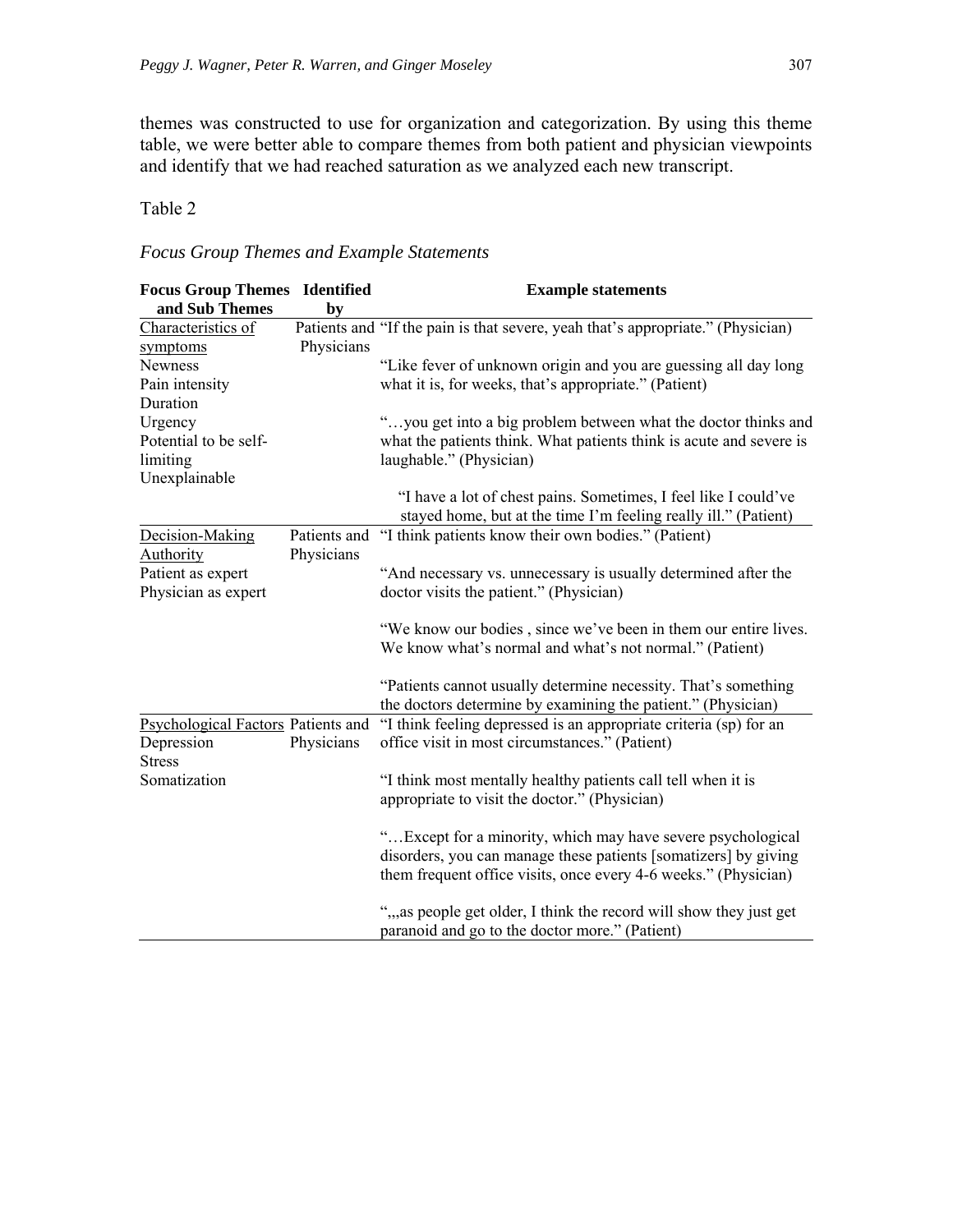| <b>Treatment Effects</b><br>Physician did<br>something (e.g., wrote                                     | Patients and<br>Physicians | "A lot of times when a patient comes in, it's more important for you<br>to tell them what they don't have as it is to tell them what they do<br>have." (Physician)                                                                                      |
|---------------------------------------------------------------------------------------------------------|----------------------------|---------------------------------------------------------------------------------------------------------------------------------------------------------------------------------------------------------------------------------------------------------|
| prescription)<br>Physician found<br>something (e.g.,<br>diagnosis)<br>Physician provided<br>reassurance |                            | "I know I've had some problems, and I didn't know if I was having a<br>heart attack or what. Then they checked me, and told me I was<br>alright." (Patient)                                                                                             |
|                                                                                                         |                            | "so I left and thought, well I didn't have to come, but you know<br>then I know that it is not something I need to worry about." (Patient)                                                                                                              |
|                                                                                                         |                            | "(they) waited $1\frac{1}{2}$ hours to be seen for 30 seconds to be told<br>everything is good and fine. They'll tell you that that's inappropriate.<br>But that's more an issue of satisfaction." (Physician)                                          |
| Visit Type<br>Physical exam<br>Follow up visit                                                          | Patients and<br>Physicians | "I go once a year for a checkup because I can't afford the time<br>down, so a little ounce of prevention goes a long way." (Patient)                                                                                                                    |
| Prescription renewal                                                                                    |                            | "I feel that preventative careare [ $sic$ ] appropriate when done at the<br>appropriate time and at appropriate intervals." (Physician)                                                                                                                 |
|                                                                                                         |                            | "I've often been to follow-up visits and wondered if they were<br>necessary. But I went ahead and went since I had the appointment."<br>(Patient)                                                                                                       |
|                                                                                                         |                            | "I think something that is inappropriate is for patients to call for a<br>prescription instead of coming inyou should still come in for your<br>regular checks." (Physician)                                                                            |
| Characteristics of<br>patients<br>Lack of knowledge                                                     | Physicians<br>Only         | "I think it is inappropriate for patients to come to the doctor just to<br>get a note for missed work." (Physician)                                                                                                                                     |
| Manipulative nature<br>Level of treatment<br>compliance                                                 |                            | "Even though we're not supposed to use the term 'malingerers,'<br>there are people who use the medical system for their own secondary<br>motives." (Physician)                                                                                          |
|                                                                                                         |                            | "There you have a lot of parents who bring their kids in for a little<br>cold, thinking, well, I can get out of work and only have to pay \$5 to<br>visit the doctor." (Physician)                                                                      |
|                                                                                                         |                            | "It is appropriate to bring the sick child in, but it isn't appropriate to<br>bring the other two kids in who don't show any sign of sickness I<br>think the mother is just bringing the other two in trying to get three<br>for one care." (Physician) |

#### *Results*

This qualitative process identified 20 subthemes, with 17 common to both patients and physicians, three unique to physicians, and none unique to patients. We then collapsed those subthemes, grouping them according to similarity and context. The process of collapsing themes was carried out by group discussion, with all reviewers voicing their views of how the themes were composed. Decisions were made through group consensus, with care taken to ensure that all reviewers were able to have their opinions heard and evaluated with the same weight. This process resulted in the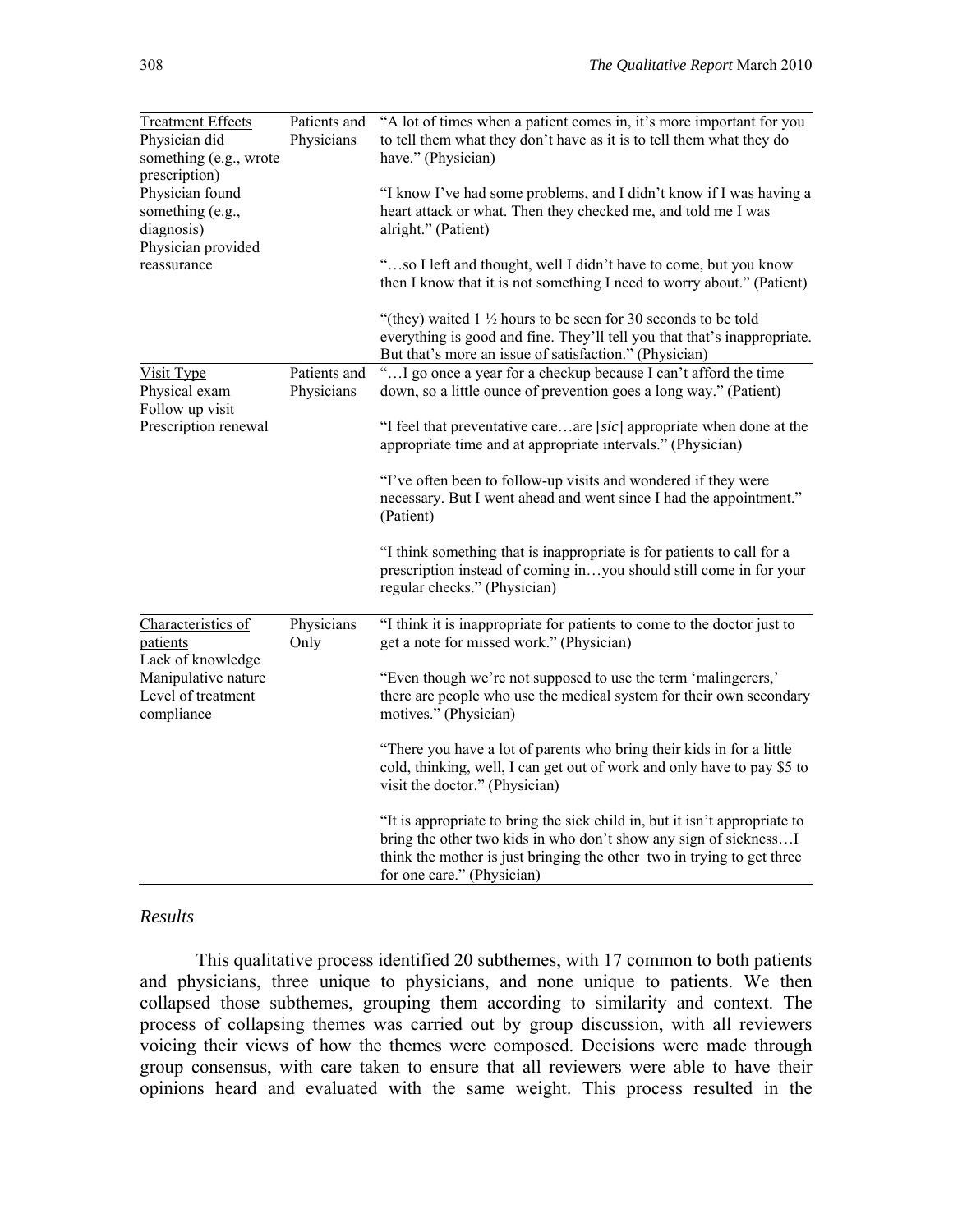identification of six major themes that represent overall attitudes of patients and physicians regarding what determines the appropriateness of a medical visit (see Table 2). As with the original subthemes, physicians and patients differed slightly in what they considered important factors in determining the appropriateness of a medical visit. Physicians tended to voice the opinion that patient characteristics, defined by patients' perceived lack of knowledge and levels of compliance and manipulation, led to unnecessary or inappropriate office visits or usage of medical services. In this way, physicians were found to have a somewhat cynical view of some patients, with a theme of patients misusing medical services to their own gain and being manipulative as an aspect to consider when judging the worthiness of a visit. Unsurprisingly, patients did not voice this as a concern. Other than this one area, similar ideas came out of both physician and patient discussions.

#### **Phase 2**

#### *Participants*

A convenience sample of 202 patients without acute illnesses over the age of 18 presenting to the participating primary care clinic during a two-month period agreed to participate: 21% were male and 79% were female; 44% were African-American, 54% Caucasian, and 2% neither African-American nor Caucasian. Participants identified their age by selecting the category in which their specific age was included (e.g., 20s, 30s, 40s, etc.). The median age category was 40s, with age categories ranging from the 20s to 70s.

#### *Materials*

A forty-item Likert-type questionnaire was developed based on the content of the focus groups reported in Phase 1 (See Table 2). We developed scale items reflecting the conceptual dimensions from the focus groups. In order to create the individual items from the themes, we examined the themes themselves, as well as exemplary statements from each theme. To adapt these themes and statements to a quantitative form, we rephrased statements and concepts from each theme into a Likert-type item in such a way that a participant could rate his/her degree of agreement with each representative statement on a scale of "Strongly Disagree," "Disagree," "Neither Agree nor Disagree," "Agree," and "Strongly Agree." These response choices were coded from one to five, respectively, such that a higher score indicated a stronger degree of agreement with the question. For example, one of the items used to represent the theme of "Physician as expert," was "The doctor can tell if the visit is necessary." Likewise, for the theme "Manipulative nature," referring to characteristics of patients, one of the items we used was "Patients often use medical visits to get out of situations they don't like." Our initial survey was composed of 40 items (See Table 3), representing two items per initial subtheme identified, based on discussion among investigators involved in themeing This resulting measure was then administered to participating patients. The resulting data were subjected to factor analysis to determine empirical groupings of items reflecting attitudinal beliefs in the necessity of medical utilization. Items with the highest pattern/structure coefficients were used to construct a condensed survey.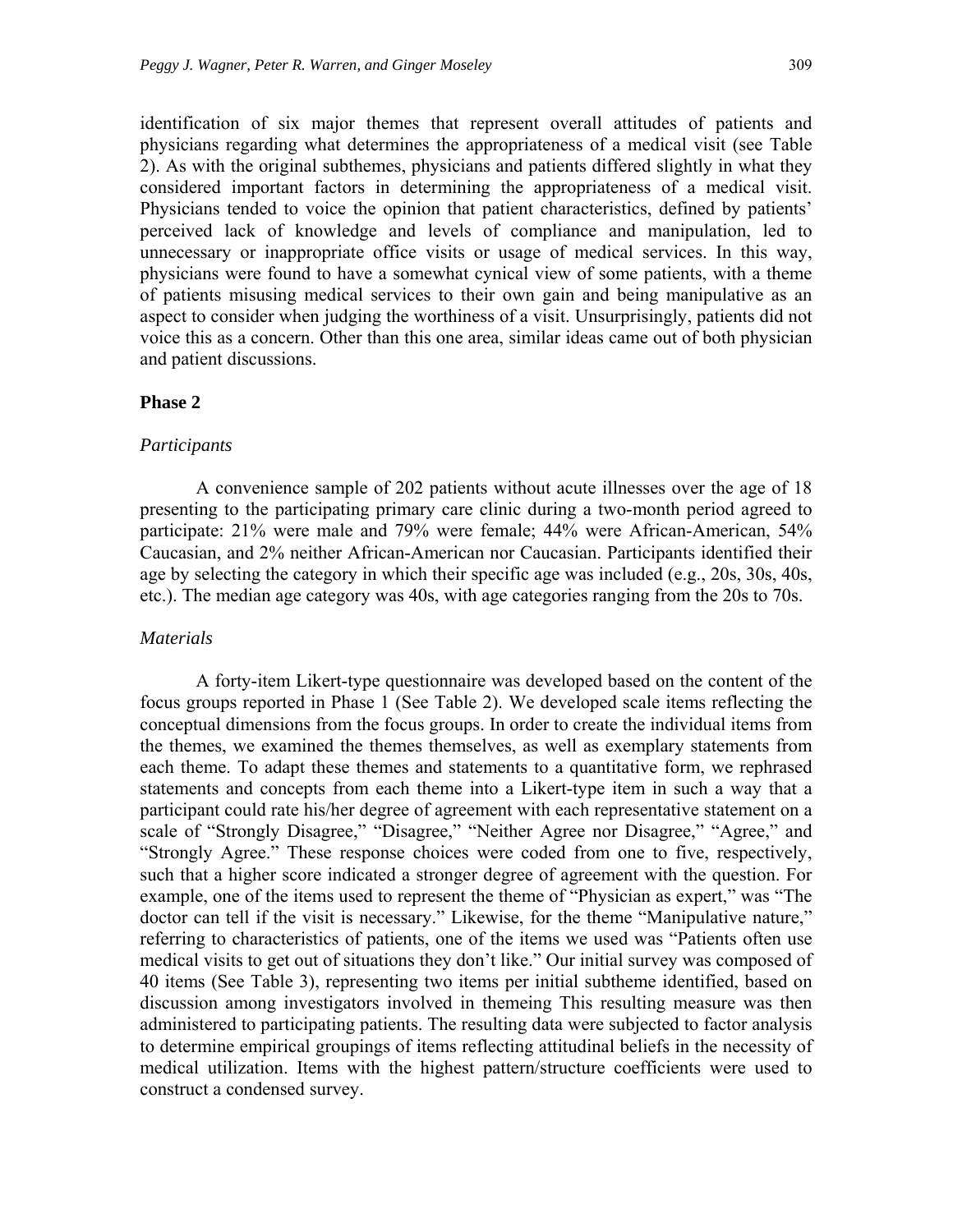#### Table 3

#### *40-item Patient Measure Items*

1. Feeling very worried is a good reason to see the doctor.

2. The reason patients go to see their doctor so often is because they have to hear the same advice many times before they follow it.

3. Stress may be reduced by a visit to a medical doctor.

4. If patients would do what their doctors tell them, they wouldn't need as many visits.

5. Patients cannot accurately determine what is urgent.

6. Some patients have aches and pains that are unexplainable and need to have them checked out by their doctor.

- 7. The more patients know, the more unnecessary visits they make.
- 8. Patients should see a doctor for rare symptoms.
- 9. People who are sad or "blue" should seek medical care.
- 10. How often a patient sees the doctor is a matter of personal choice.
- 11. Medical doctors know what is best for their patients.
- 12. Patients often use medical visits to get out of situations they don't like.
- 13. People know when they need to go to the doctor.
- 14. An unusual symptom should be checked out by a doctor.
- 15. The greater the pain, the quicker a person should go to see the doctor.

16. Some people go to the doctor even for very minor problems that would be fine if they just gave it some time.

- 17. If symptoms last a long time, a doctor should be seen.
- 18. Feeling sad, blue, or "down" is no reason to go to the doctor.
- 19. Anyone who has put up with something for a while should have it checked out.
- 20. Giving a patient reassurance is a valuable use of a doctor's time.

21. If someone has already tried to treat their illness with medicines they bought on their own and

felt no better, then they should call a doctor.

- 22. Someone with a history of medical problems should go to the doctor often.
- 23. Sometimes a person's age means they should go to the doctor more frequently.
- 24. The doctor can tell if the visit is necessary.
- 25. People who have more risk of illness should see their doctors regularly.
- 26. It is OK for a person to see the doctor even if they are feeling no pain.
- 27. Young children and older adults need to see the doctor but middle-aged people usually do not.
- 28. If over-the-counter drugs don't work, see a doctor.
- 29. When patients have symptoms that they don't understand, they should be seen by a doctor.
- 30. Severe discomfort is a good reason to get a doctor's opinion.
- 31. Sometimes people just need to hear that they are ok from their doctor.
- 32. Many people visit their doctor before the problem is very serious.
- 33. Many patients do not have much medical knowledge and need to go to the doctor to get it.

34. It is up to the patient to figure out how urgent their health problem is and if they should go see their doctor.

35. Physical symptoms that come from worrying about personal troubles can be helped by a doctor.

- 36. Patients see doctors too frequently.
- 37. People should decide for themselves if they need to seek medical help.

38. Some patients expect doctors to fix their life problems and use them for other than medical services.

- 39. When there is something new with a person's health problem, they should see the doctor.
- 40. Lots of problems would simply clear up in time without a medical visit.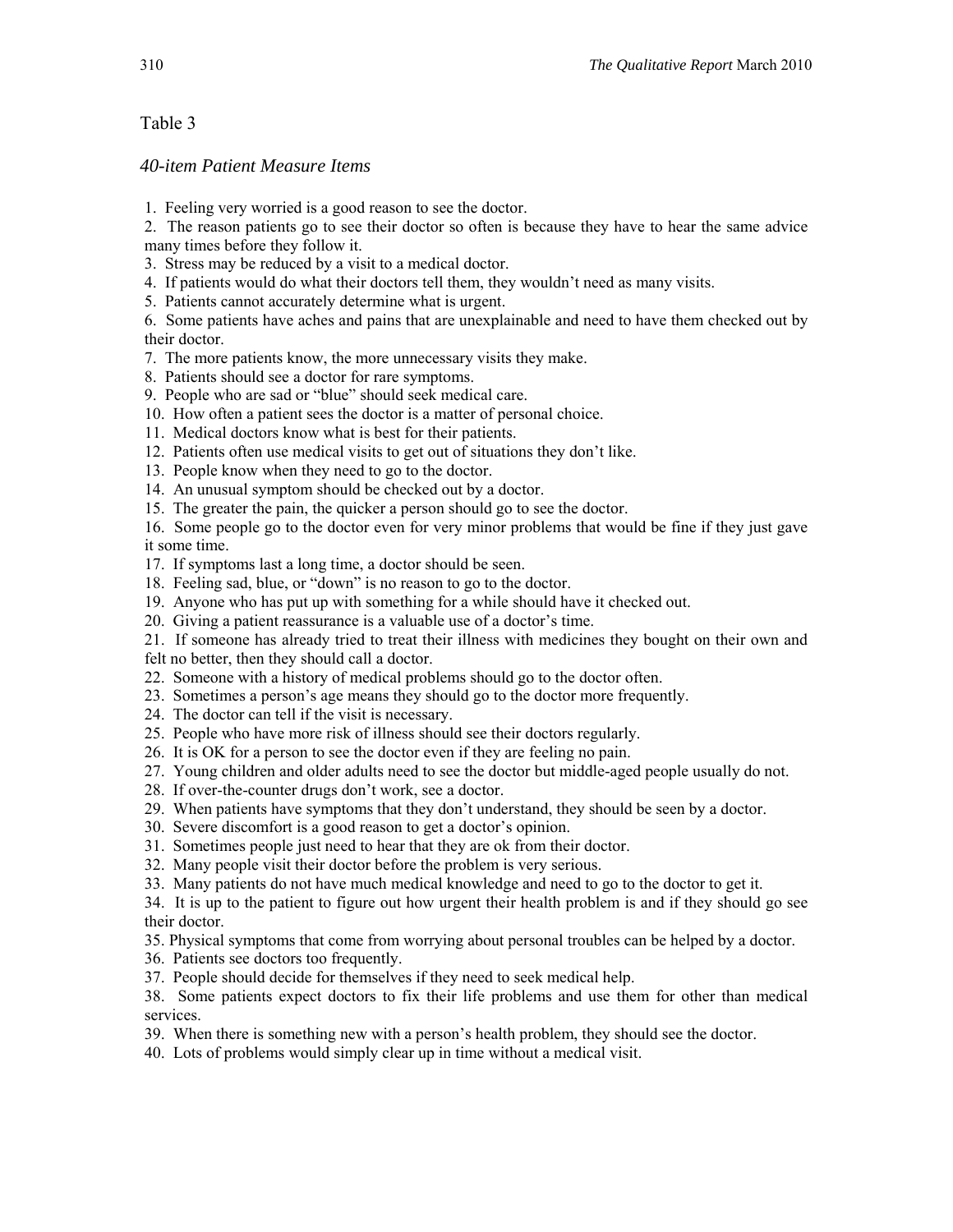#### *Analysis and results*

A principal components analysis (PCA) was performed to reduce the items into representative factors. Principal components analysis was chosen as a method of data reduction in order to uncover the dimensions of appropriate use of medical services. For this analysis, we used a Varimax rotation, employing the assumption that the dimensions of conceptual "appropriateness" for medical visits were distinct from one another (Bryant & Yarnold, 1995). Applying the K1 rule (Kaiser criterion) to the items resulted in retaining 12 first-order factors with eigenvalues greater than one, accounting for a cumulative 59.4% of the total variance. In order to determine which factors were retained, we examined the the Cattell scree plot for the PCA, which showed a marked break after the second component, indicating a substantial amount of meaningful variance was accounted for by those first two components. Thus, items from the first two factors loading at the 0.5 level or higher were retained and accounted for the greatest amount of meaningful coherent variance (17.5%) among the factors. Although setting our loading criteria this high has potential to discount the numbers of observations in a sample (Stevens, 1986), we chose a factor correlation coefficient of 0.5 or higher as an item retention criterion in order to minimize the inclusion of less representative factors for our resultant short-form survey. The first factor consisted of nine items ( $\alpha = 0.82$ ) dealing with subjective symptom experience as a measure of appropriateness (titled "Symptom Experience") and accounted for 11.87% of the variance. The second factor consisted of four items (α = 0.62) representing the belief in a physician's judgment as a measure of appropriate medical utilization (titled "Doctor Expertise") and accounted for 5.63% of the variance.

The score reliability, as measured by coefficient alpha, for the total scale was 0.74. Table 4 details individual item loadings on each of the two resulting factors. As expected, both factors were statistically significantly correlated ( $r = 0.215$ ,  $p < 0.01$ ) but not to the degree where they could be considered indistinguishable from one another. The resultant short-form survey composed of items from these two factors is detailed in the Appendix.

A 6 x 3 x 2 multivariate analysis of variance (MANOVA) was conducted using age category, race, and gender as independent variables and scale scores on Symptom Experience and Doctor Expertise as dependent measures. Box's M was statistically significant ( $M = 123.4$ ,  $p < 0.01$ ), indicating that the groups in the analysis did not have similar covariance matrices. Levene's test of equality of error variances was not statistically significant, indicating homogeneity of variance across factors.

A statistically significant main effect of age occurred on the dependent measures  $(F(4, 298) = 2.01, p < 0.05)$ , and no statistically significant interactions occurred among any of the independent variables. Bonferroni adjustment was used to avoid Type 1 error in examining the between-subject effects. Post-hoc testing revealed statistically significant differences on the Doctor Expertise factor between older and younger participants. Participants in their 20s scored statistically significantly lower than did participants in their 50s ( $p < 0.05$ ), 60s ( $p < 0.05$ ) or 70s ( $p < 0.01$ ). Participants in their 30s also scored statistically significantly lower than did participants in their 70s (*p* < 0.05). This finding suggests that older participants might value their physician's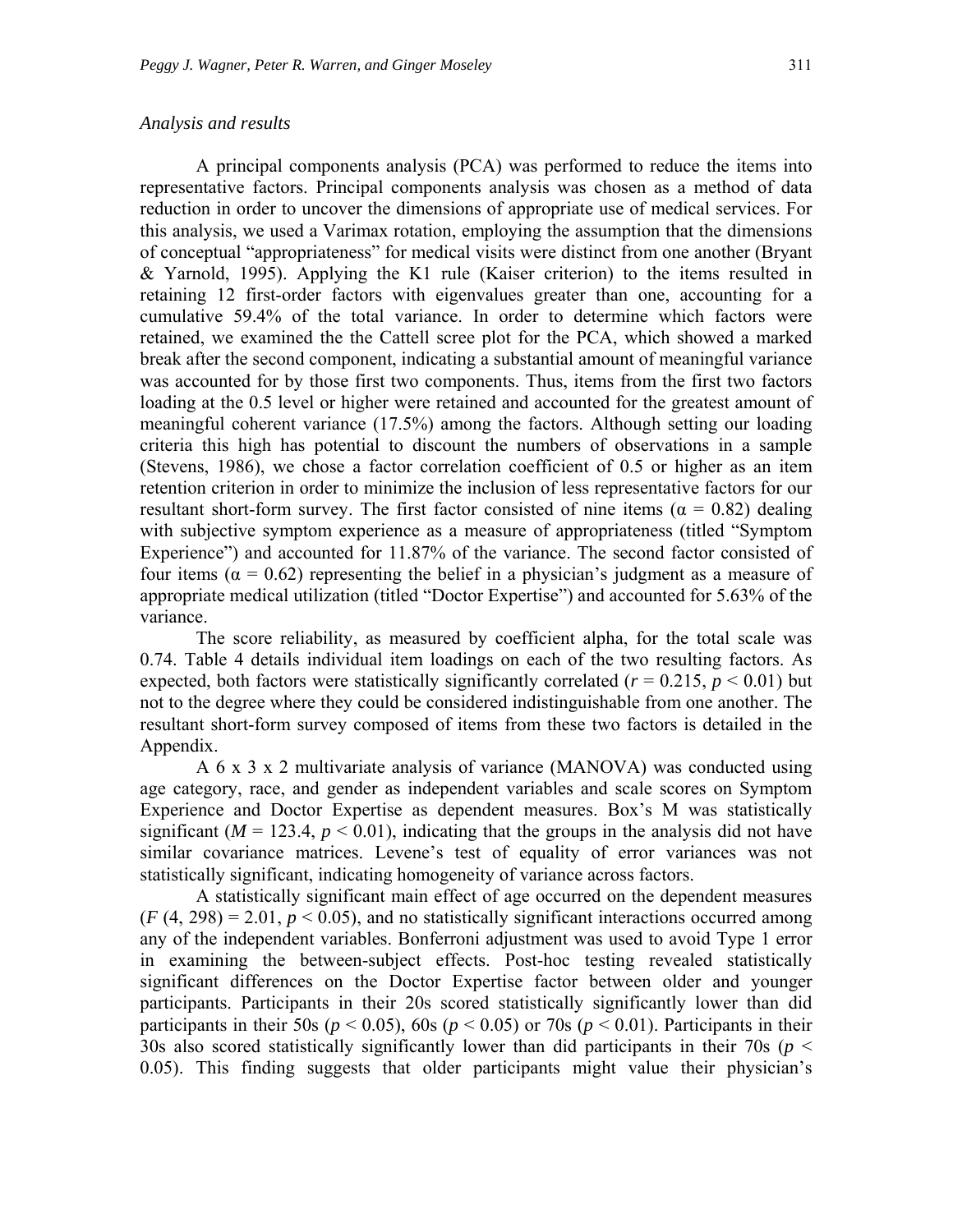judgment more highly than do younger participants. Table 5 shows mean differences and statistically significant levels.

#### Table 4

#### *Items Retained for Two-Factor Measure (Phase 2)*

|                                                                                                                                                                    | <b>Factors</b>                      |                                   |
|--------------------------------------------------------------------------------------------------------------------------------------------------------------------|-------------------------------------|-----------------------------------|
|                                                                                                                                                                    | <b>Symptom</b><br><b>Experience</b> | <b>Doctor</b><br><b>Expertise</b> |
| An unusual symptom should be checked out by a doctor.                                                                                                              | .699                                |                                   |
| When patients have symptoms that they don't understand, they should be seen by<br>a doctor.                                                                        | .681                                |                                   |
| Anyone who has put up with something for a while should have it checked out.                                                                                       | .678                                |                                   |
| When there is something new with a person's health problem, they should see<br>the doctor.                                                                         | .664                                |                                   |
| If symptoms last a long time, a doctor should be seen.                                                                                                             | .664                                |                                   |
| Severe discomfort is a good reason to get a doctor's opinion.                                                                                                      | .655                                |                                   |
| Someone with a history of medical problems should go to the doctor often.                                                                                          | .606                                |                                   |
| The greater the pain, the quicker a person should go to see the doctor.                                                                                            | .552                                |                                   |
| If someone has already tried to treat his (or her) illness with medicines bought on<br>his (or her) own and felt no better, then he (or she) should call a doctor. | .533                                |                                   |
| The doctor can tell if the visit is necessary.                                                                                                                     |                                     | .678                              |
| Patients cannot accurately determine what is urgent.                                                                                                               |                                     | .619                              |
| Medical doctors know what is best for their patients.                                                                                                              |                                     | .609                              |
| If patients would do what their doctors tell them, they wouldn't need as many<br>visits.                                                                           |                                     | .586                              |
|                                                                                                                                                                    | $\alpha = .817$                     | $\alpha = .620$                   |

#### Table 5

### *Significant Mean Differences for Doctor Expertise*

| Age   |                           |          |  |
|-------|---------------------------|----------|--|
| Group | 20s                       | 30s      |  |
| 50s   | $-2.18*$                  | $-1.56$  |  |
| 60s   | $-2.75*$                  | $-2.14$  |  |
| 70s   | $-3.56**$                 | $-2.95*$ |  |
|       | * Significant at $p<0.05$ |          |  |
|       | ** Significant at p<.01   |          |  |

#### **Limitations**

The strength of this study is the combination of qualitative and quantitative approaches to an understudied area. Qualitative work is constrained by the characteristics of the team who participated in the themeing process, all of whom were psychologists. The quantitative work is limited in generalizability as it was completed at one hospital in one region of the country. Perspectives of other specialty physicians and patients at other non-family medicine practices may be quite different.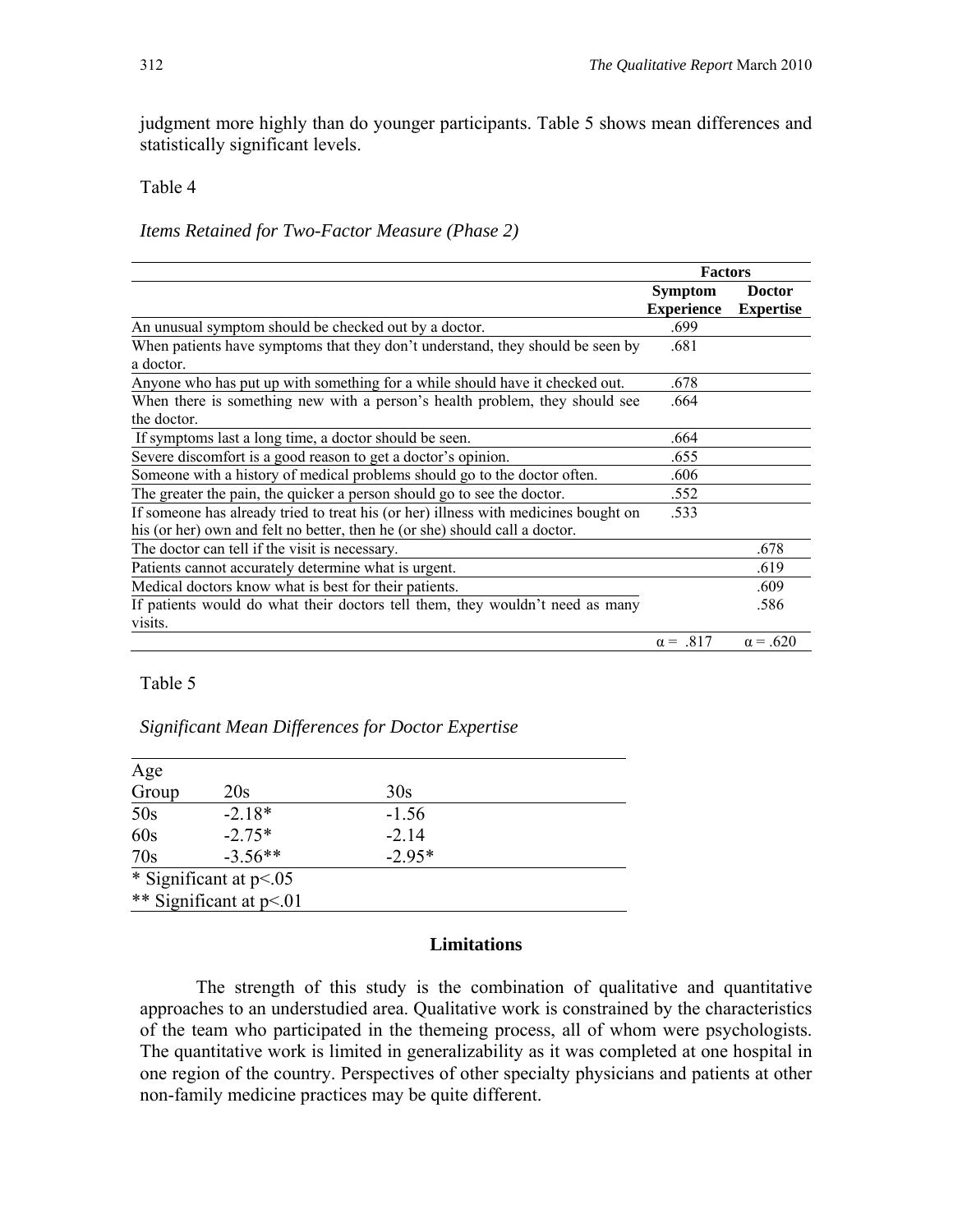#### **Conclusion**

The aim of this study was to shed light on what physicians and patients defined as an appropriate medical visit and determine a way to measure attitudes on this subject. We found that the concept of an appropriate medical visit is complex and difficult to describe simply. Qualitative analyses from Phase 1 suggest that the definition of appropriate utilization of medical services varies somewhat depending on whether one is receiving or delivering services. While there is a great deal of agreement between physicians and patients, we found that there were areas where the two groups differed. Themes of symptom characteristics, patient versus physician authority, psychological factors, treatment effects, visit type, and patient characteristics emerged as the most prominent when considering medical visit appropriateness for both physicians and patients. Our findings also suggested that some physicians may have a cynical view of patients with regard to their healthcare-seeking behaviors.

 We were able to identify from the focus groups which themes and ideas were more endorsed and then use representative items to construct an initial scale to measure participants' attitudes on this multi-faceted subject. Questionnaire results suggest that the idea of an appropriate medical visit is incredibly complex and comprises separate but related concepts. Twelve separate factors were revealed, but after rotation, only two, Symptom Experience and Doctor Expertise, accounted for the most variance—albeit only 17.5%—in whether or not a patient should see his/her doctor in any given situation. Referring to the focus groups conducted in Phase 1, one can find similarities to these factors in the themes of Symptom Characteristics and Patient Characteristics. It is possible that other themes crystallized from the focus group results also represent the relatively indistinguishable factors identified through factor analysis, but only the first two factors represented enough coherent variance to justify retaining them for the final thirteen-item measure of medical appropriateness.

The notion of an "appropriate" use of medical services is obviously very complex and subject to an individual's personal experiences. Based on our factor analysis, the measure we have constructed captures criteria used to determine when to seek medical services. These findings suggest that the severity, nature, and history of the patients' symptoms, as well as how much faith the patients place in their physician's judgment of their situation influence the attitudes regarding the appropriateness of an office visit. We suggest that this measure could be of great use in further examining patients' decisionmaking abilities and what types of situations they believe warrant an office visit. This use could be of particular interest given our findings suggesting that older patients tend to value their physician's judgments more highly than do younger patients. Furthermore, the primary component structure of this measure suggests that it may be very useful if incorporated into a medical school curriculum to explore students' attitudes regarding medically appropriate visits. However, before we explore these possible uses, this instrument requires further research for refining and validation.

Also of note is the benefit to using a mixed-methods approach in carrying out this study. We had the goals of increasing our understanding of these factors and finding a means to succinctly measure them. One approach would have been to attempt to create a survey from our own observed experiences and ideas, but then we would not have truly been starting from an accurate base. By starting with a broad, open-ended qualitative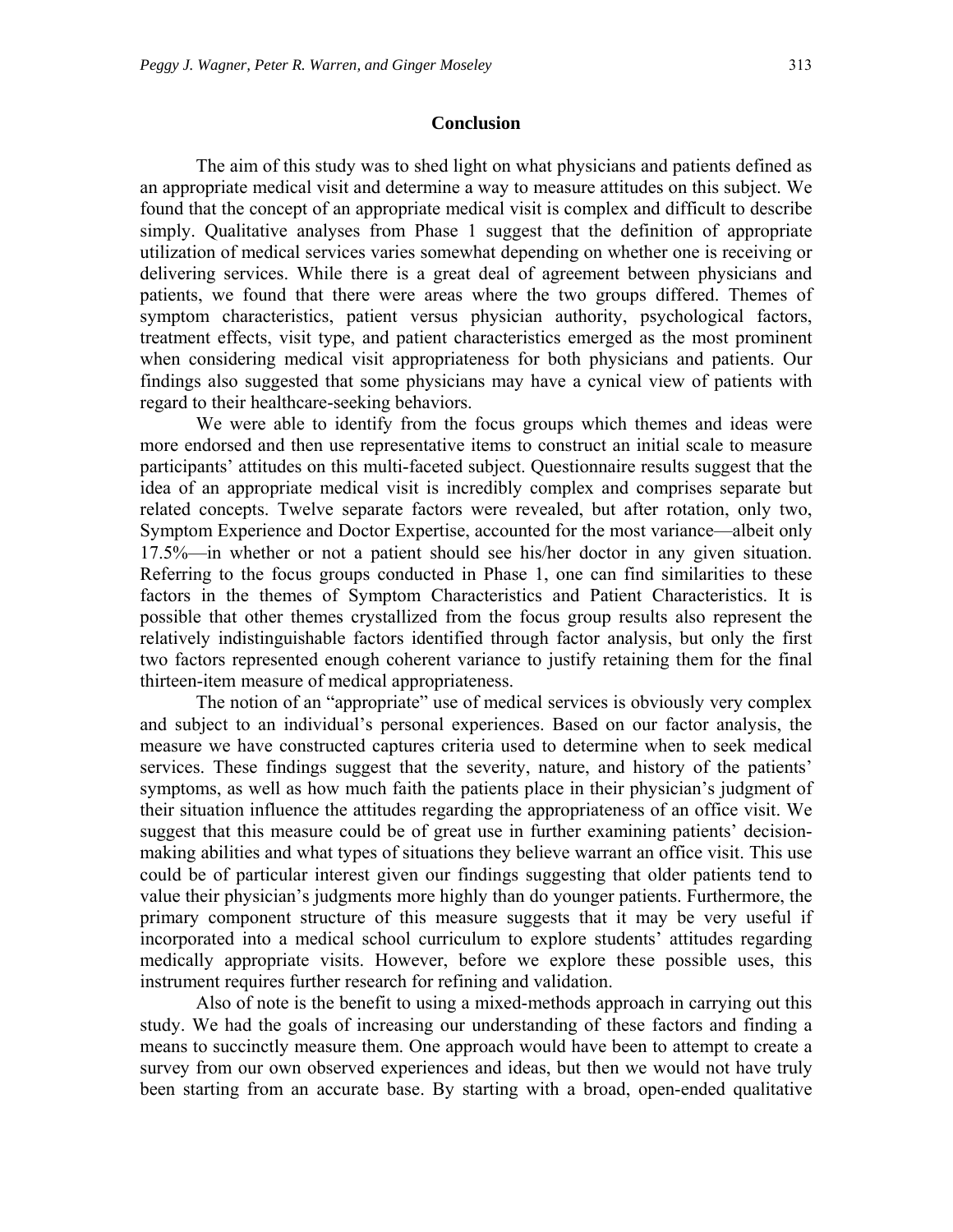approach, we obtained a rich understanding of the viewpoints of both patients and physicians on the topic of appropriate use of medical resources. From this information representing the attitudes of the patients, we were able to construct and refine a short, representative quantitative measure of our concepts of interest. Although a quantitative measure may lack the ability to pick up on the subtleties of opinion and belief, the measure we have produced can be used to quickly survey these attitudes in a variety of situations.

#### **References**

- Barr, J. (1983). Physician's view of patients in prepaid group practice: Reasons for visits to HMOs. *Journal of Health and Social Behavio*r, *24*, 244-255.
- Barsky, A., Orav, E., & Bates, D. (2006). Distinctive patterns of medical care utilization in patients who somatize. *Medical Care*, *44*, 803-811.
- Basch, C. (1987). Focus group interview: An underutilized research technique for improving theory and practice in health education. *Health Education Quarterly, 14*(4), 411-448.
- Bernard, H. R. (1995). *Research methods in anthropology: Qualitative and quantitative approaches.* Walnut Creek, CA: AltaMira.
- Bernstein, S. (2006). Frequent emergency department users: The end of inappropriateness. *Annals of Emergency Medicine*, *48*(1), 18-20.
- Borkan, J. (1999). Immersion/crystallization. In B. Crabtree & W. Miller (Eds.), *Doing qualitative research* (pp. 179-194). Thousand Oaks, CA: Sage.
- Born, P., & Geckler, C. (1998). HMO quality and financial performance: Is there a connection? *Journal of Health Care Finance*, *24*, 65-77.
- Bryant, F., & Yarnold, P. (1995). Principal-components analysis and exploratory and confirmatory factor analysis. In L. Grimm & P. Yarnold (Eds.), *Reading and understanding multivariate statistics* (pp. 99-106). Washington, DC: American Psychological Association.
- Conrad, D., Bonney, R., Sachs, M., & Smith, R. (1996). Integrated health systems: Promise and performance, *Frontiers of Health Services Management*, *13*(1), 3-40.
- Crabtree, B., Miller, W., Aita, V., Flocke, S., & Stange, K. (1998). Primary care practice organization and preventive services delivery: A qualitative analysis. *The Journal of Family Practice, 22*, 403-409.
- Fink, P. (1992). The use of hospitalizations by persistent somatizing patients. *Psychological Medicine*, *22*(1), 173-180.
- Hahn, S. (2001). Physical symptoms and physician-experienced difficulty in the physician-patient relationship. *Annals of Internal Medicine*, *134*, 897-904.
- Harris, L., Bombin, M., Chi, F., deBortoli, T., & Long, J. (2004). Use of the emergency room in Elliot Lake, a rural community of Northern Ontario, Canada. *Rural Remote Health*, *4*(240). Retrieved May 8, 2009, from http://www.rrh.org.au
- Krueger, R. A. (1994). *Focus groups: A practical guide for applied research* (2nd ed.). Thousand Oaks, Sage.
- Krueger, R. A. (2000). *Focus groups: A practical guide for applied research* (3rd ed.). Thousand Oaks, CA: Sage.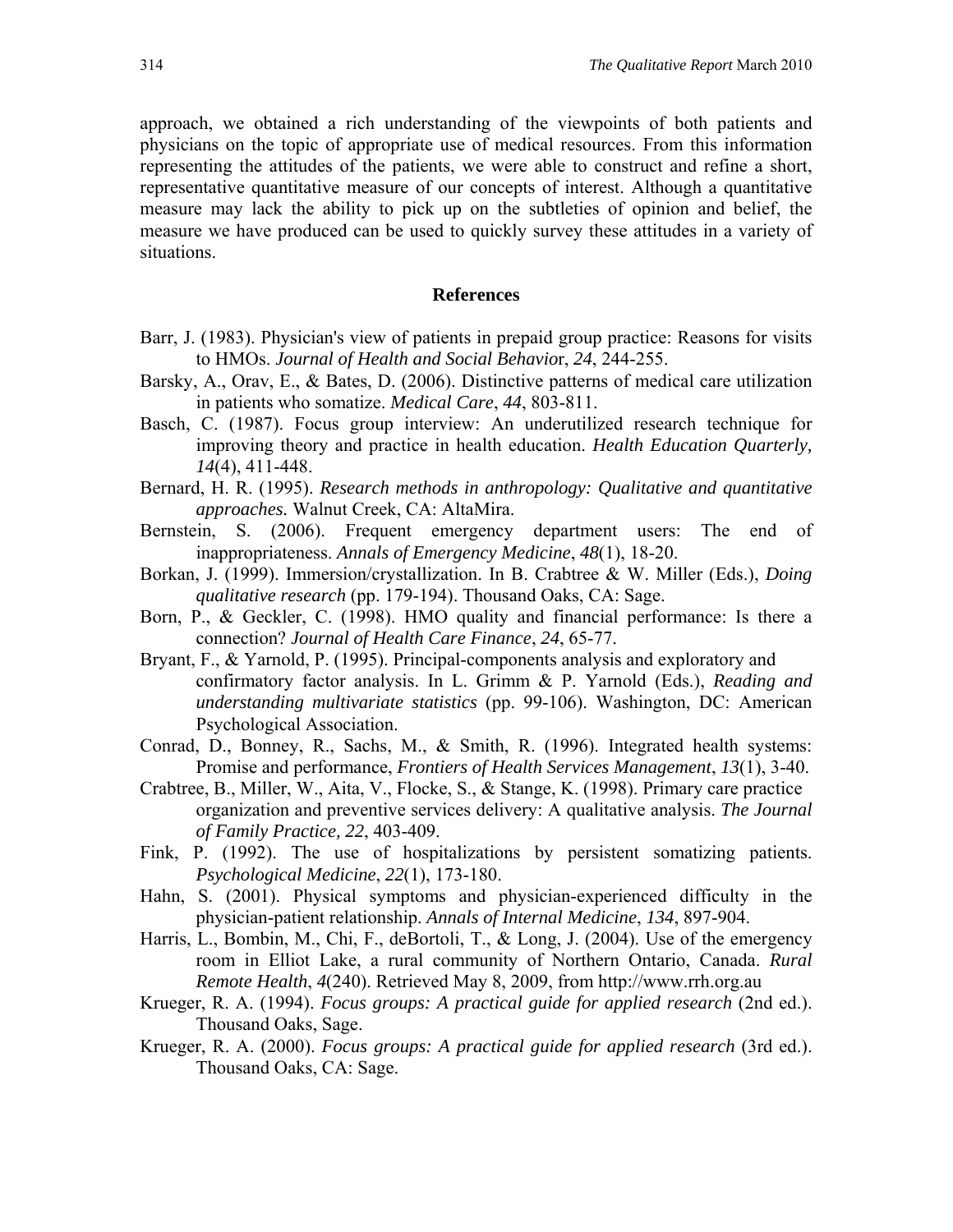- Malterud, K. (2001). Qualitative research: Standards, challenges and guidelines. *The Lancet, 358,* 483-488.
- Mechanic, D., (1972). Some comparisons between the work of primary care physicians in the United States and England and Wales. *Medical Care, 10*, 402-420.
- Mechanic, D. (1974). Patient behavior and the organization of medical care. In L. R. Tancredi (Ed.), *Ethics of health care* (pp. 67-85). Washington, DC: Institute of Medicine, National Academy of Sciences.
- Miettola, J., Mäntyselkä, P., & Vaskilampi, T. (2005). Doctor-patient interaction in Finnish primary health care as perceived by first year medical students. *BioMedCentral Medical Education*, *5*(34). Retrieved May 8, 2009, from www.biomedcentral.com/1472-6920/5/34/abstract
- Miller, W., & Crabtree, B. (1999). Primary care research: A multimethod typology and qualitative road map. In B. Crabtree & W. Miller (Eds.), *Doing qualitative research* (pp. 3-30). Thousand Oaks, CA: Sage.
- Morgan, D. L. (1997). *Focus groups as qualitative research* (2nd ed.). Thousand Oaks, CA: Sage.
- Proenca, E., Rosko, M., & Zinn, J. (2000). Community orientation in hospitals: An institutional and resource dependence perspective. *Health Services Research*, *35*, 1011-1135.
- Rohrer, J., & Culica, D. (1999). Identifying high-users of medical care in a farmingdependent county. *Health Care Management Review*, *24*(4), 28-34.
- Stevens, J. P. (1986). *Applied multivariate statistics for the social sciences*. Hillsdale, NJ: Erlbaum.
- Strauss, A., Corbin, J. (1998). *Basics of qualitative research techniques and procedures for developing grounded theory* (2nd ed.)*.* Thousand Oaks, CA: Sage.
- Wagner, P., & Hendrich, J. (1993). Physician views on frequent medical use: Patient beliefs and demographic and diagnostic correlates. *The Journal of Family Practice*, *36*, 417-422.
- Wagner, P., Phillips, W., Radford, M., & Hornsby, J. (1995). Frequent use of medical services: Patient reports of intentions to seek care. *Archives of Family Medicine*, *4*, 594-599.

#### **Appendix**

Patient Visit Questionnaire

Age: 20s 30s 40s 50s 60s 70s

Race: African-American White Other

Gender: Male Female

Please circle the answer below each question which best describes how much you agree or disagree with the question. Thank you.

1. An unusual symptom should be checked out by a doctor.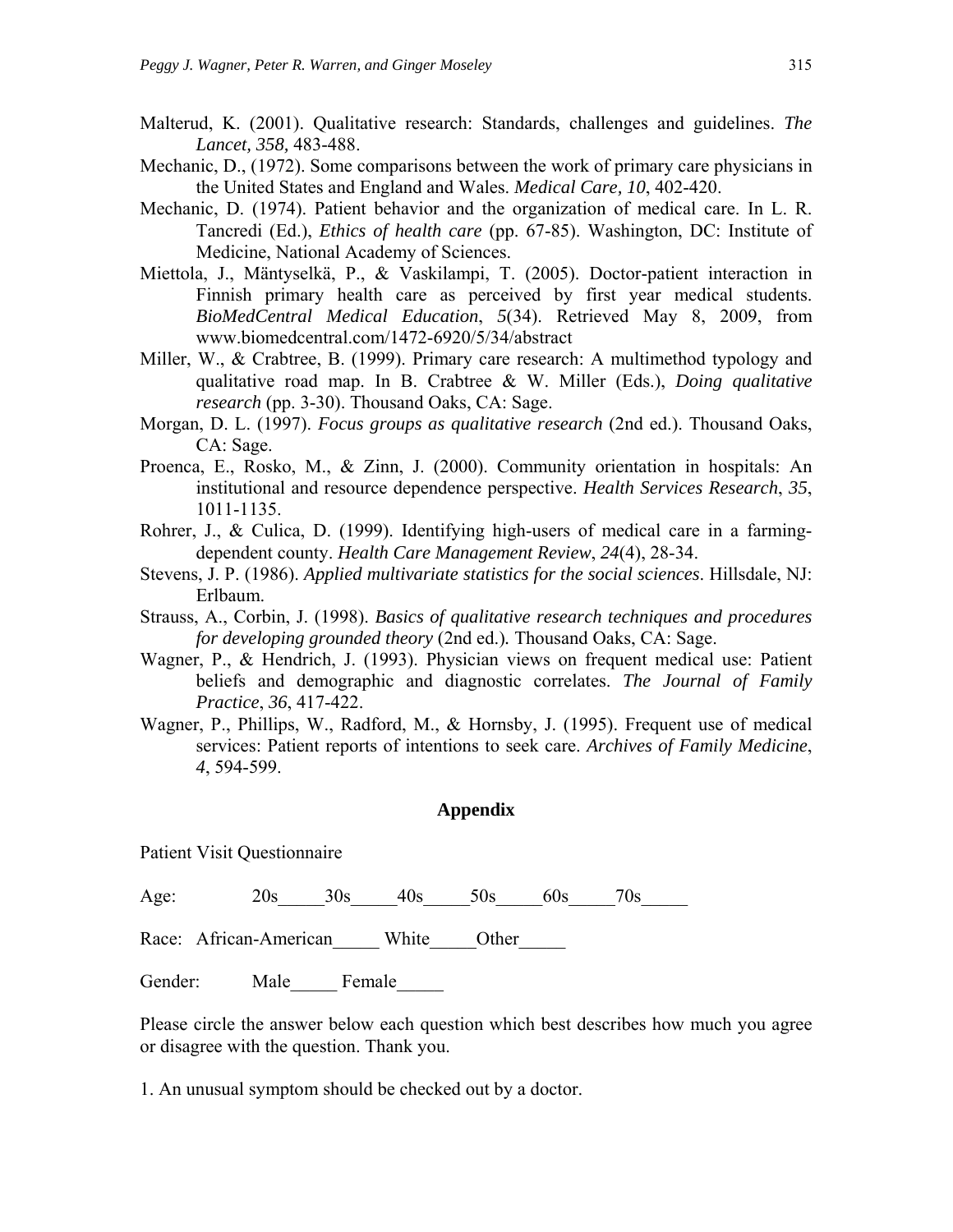| Disagree | Disagree | Neither Agree | Agree    | Agree |
|----------|----------|---------------|----------|-------|
| A Lot    | A Little | Nor Disagree  | A Little | A Lot |

2. When patients have symptoms that they don't understand, they should be seen by a doctor.

| Disagree | Disagree | Neither Agree | Agree    | Agree |
|----------|----------|---------------|----------|-------|
| A Lot    | A Little | Nor Disagree  | A Little | A Lot |

3. Anyone who has put up with something for a while should have it checked out.

| Disagree | Disagree | Neither Agree | Agree    | Agree |
|----------|----------|---------------|----------|-------|
| A Lot    | A Little | Nor Disagree  | A Little | A Lot |

4. When there is something new with a person's health problem, he (or she) should see the doctor.

| Disagree | Disagree | Neither Agree | Agree    | Agree |
|----------|----------|---------------|----------|-------|
| A Lot    | A Little | Nor Disagree  | A Little | A Lot |

5. If symptoms last a long time, a doctor should be seen.

| Disagree | Disagree | Neither Agree | Agree    | Agree |
|----------|----------|---------------|----------|-------|
| A Lot    | A Little | Nor Disagree  | A Little | A Lot |

6. Severe discomfort is a good reason to get a doctor's opinion.

| Disagree | Disagree | Neither Agree | Agree    | Agree |
|----------|----------|---------------|----------|-------|
| A Lot    | A Little | Nor Disagree  | A Little | A Lot |

7. Someone with a history of medical problems should go to the doctor often.

| Disagree | Disagree | Neither Agree | Agree    | Agree |
|----------|----------|---------------|----------|-------|
| A Lot    | A Little | Nor Disagree  | A Little | A Lot |

8. The greater the pain, the quicker a person should go to see the doctor.

| Disagree | Disagree | Neither Agree | Agree    | Agree |
|----------|----------|---------------|----------|-------|
| A Lot    | A Little | Nor Disagree  | A Little | A Lot |

9. If someone has already tried to treat his (or her) illness with medicines he (or she) bought on his (or her) own and felt no better, then he (or she) should call a doctor.

| Disagree | Disagree | Neither Agree | Agree    | Agree |
|----------|----------|---------------|----------|-------|
| A Lot    | A Little | Nor Disagree  | A Little | A Lot |

10. The doctor can tell if the visit is necessary.